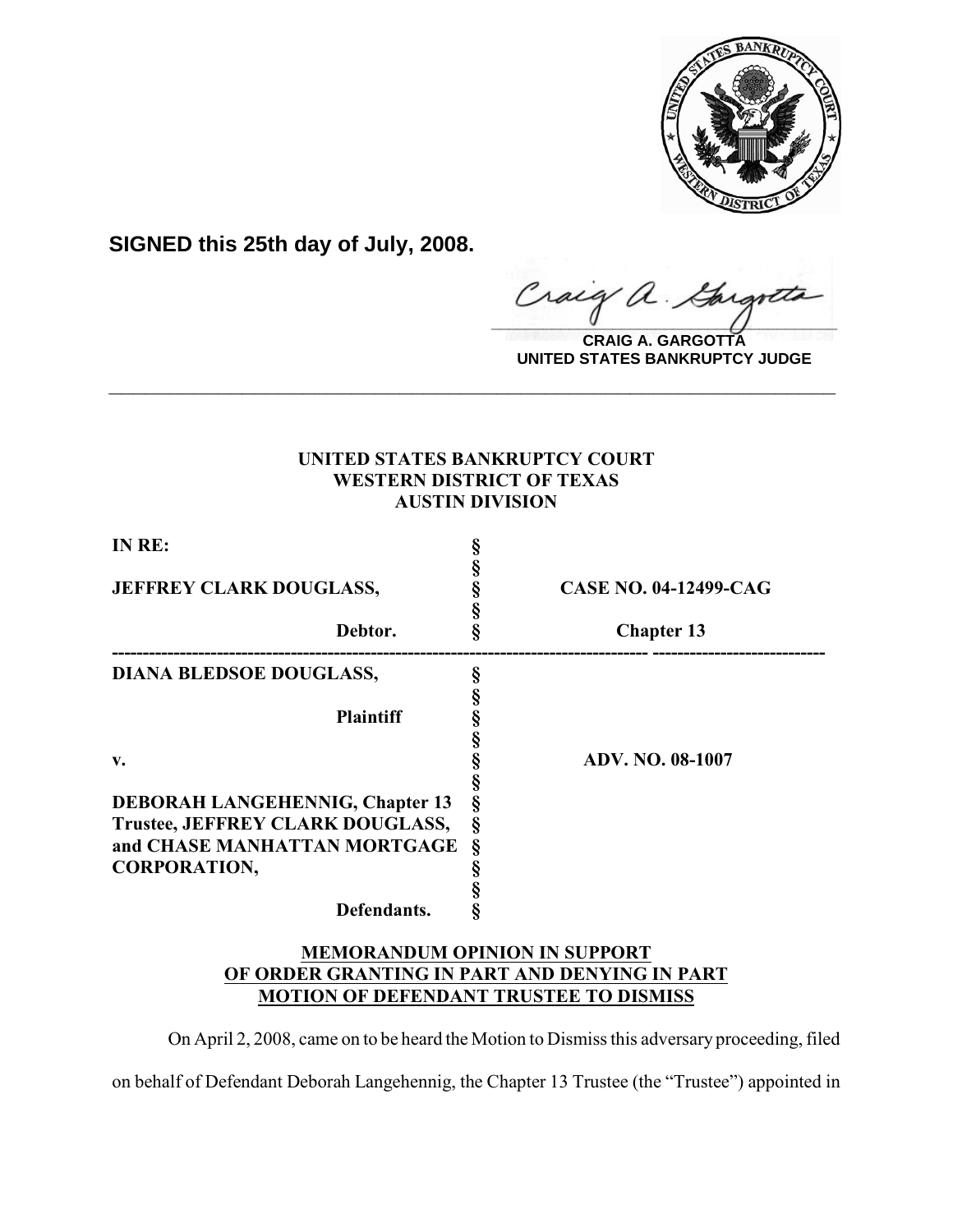the above-styled and numbered bankruptcy case of Defendant Jeffrey Clark Douglass (the "Debtor"). The Trustee, the Debtor, Defendant Chase Manhattan Mortgage Corporation ("Chase"), and the Plaintiff Diana Bledsoe Douglass ("Plaintiff") each appeared through counsel. After hearing the arguments of counsel, the Court took the matter under advisement. Having now carefully considered those arguments and the applicable law, the Court finds that the Motion should be granted in part and denied in part, for the reasons stated below.

## **THE APPLICABLE LEGAL STANDARD**

The Fifth Circuit has stated the standard as:

When considering a motion to dismiss for failure to state a claim, the [trial] court must take the factual allegations of the complaint as true and resolve any ambiguities or doubts regarding the sufficiency of the claim in favor of the plaintiff. . . . However, conclusory allegations or legal conclusions masquerading as factual conclusions will not suffice to prevent a motion to dismiss.

*Fernandez-Montes v. Allied Pilots Ass'n*, 987 F.2d 278, 284 (5<sup>th</sup> Cir. 1993).

 Further, "[t]he determining issue is not whether the plaintiff will ultimately prevail on the merits, but whether he is entitled to offer evidence to support his claim." *Priester v. Lowndes County*, 354 F.3d 414, 418 ( $5<sup>th</sup> Cir. 2004$ ). Moreover, "[a] motion to dismiss under Rule 12(b)(6) is viewed with disfavor and is rarely granted." *Lowrey v. Texas A&M Univ. Sys.*, 117 F.3d 242, 247 (5<sup>th</sup> Cir. 1997); *see also Priester v. Lowndes County*, 354 F.3d 414, 418 (5th Cir.2004) (same).

In considering such a motion, generally the "court must limit itself to the contents of the pleadings, including attachments thereto." *Collins v. Morgan Stanley Dean Witter*, 224 F.3d 496, 498 (5<sup>th</sup> Cir. 2000); *see also In re Katrina Canal Breaches Litig., 495 F.3d 191, 205 (5<sup>th</sup> Cir. 2007)* (A court may consider a document attached to the motion to dismiss, if it is referred to in the complaint and is central to the plaintiff's claim.). However, "courts must consider the complaint in its entirety, as well as other sources [– ] in particular, documents incorporated into the complaint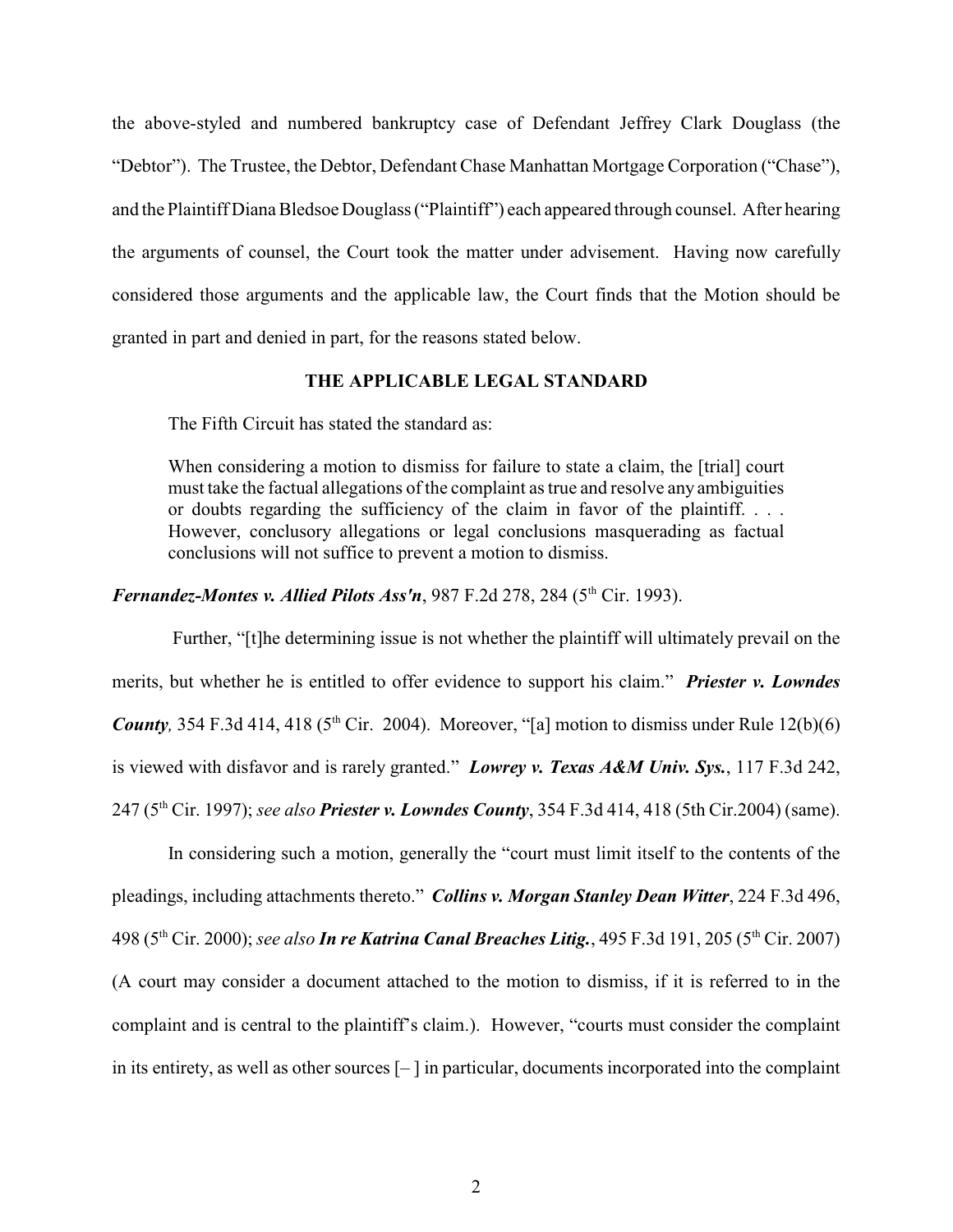by reference, and matters of which a court may take judicial notice." *Tellabs, Inc. v. Makor Issues & Rights, Ltd.,* 127 S.Ct. 2499, 2509 (2007).

Federal Rule of Civil Procedure 8(a)(2) requires only "a short and plain statement of the claim showing that the pleader is entitled to relief," in order to "give the defendant fair notice of what the . . . claim is and the grounds upon which it rests . . .." *Bell Atl. Corp. v. Twombly,* 127 S. Ct. 1955, 1964 (2007) (citing *Conley v. Gibson*, 355 U.S. 41, 47 (1957)). In *Bell Atlantic*, the Supreme Court recently restated the pleading standard, requiring in order to survive a Rule 12(b)(6) motion to dismiss, a plaintiff to plead "enough facts to state a claim to relief that is plausible on its face." *Bell Atl.***,** 127 S. Ct. at 1974.

The Trustee correctly points out that in *Bell Atlantic,* the Supreme Court rejected its longstanding articulation in *Conley v. Gibson* of the applicable standard under Rule 12(b)(6) that "[d]ismissal is warranted only if 'it appears beyond doubt that the plaintiff can prove no set of facts in support of his claim which would entitle him to relief.'" *Conley*, 355 U.S. at 45-46. The Trustee argues that Plaintiff's Complaint fails to meet the standard required by *Bell Atlantic* that "to survive a motion to dismiss, a plaintiff's allegations must set forth 'more than labels and conclusion, and a formulaic recitation of the elements of the cause of action.'" Trustee's Motion to Dismiss at ¶ 2, quoting *Bell Atl.,* 127 S. Ct. at 1965.

Specifically, the Trustee argues that for the Plaintiff to meet the standard articulated in *Bell Atlantic* and show she is "entitled to relief" under Rule 8, she must plead "[f]actual allegations [that are] enough to raise a right to relief above the speculative level" and that "'the pleading must contain something more . . . than . . . a statement of facts that merely creates a suspicion [of] a legally cognizable right of action' on the assumption that all the allegations in the complaint are true (even if doubtful in fact) . . .." *Bell Atl.,* 127 S. Ct. at 1964-65 (citations and footnote omitted).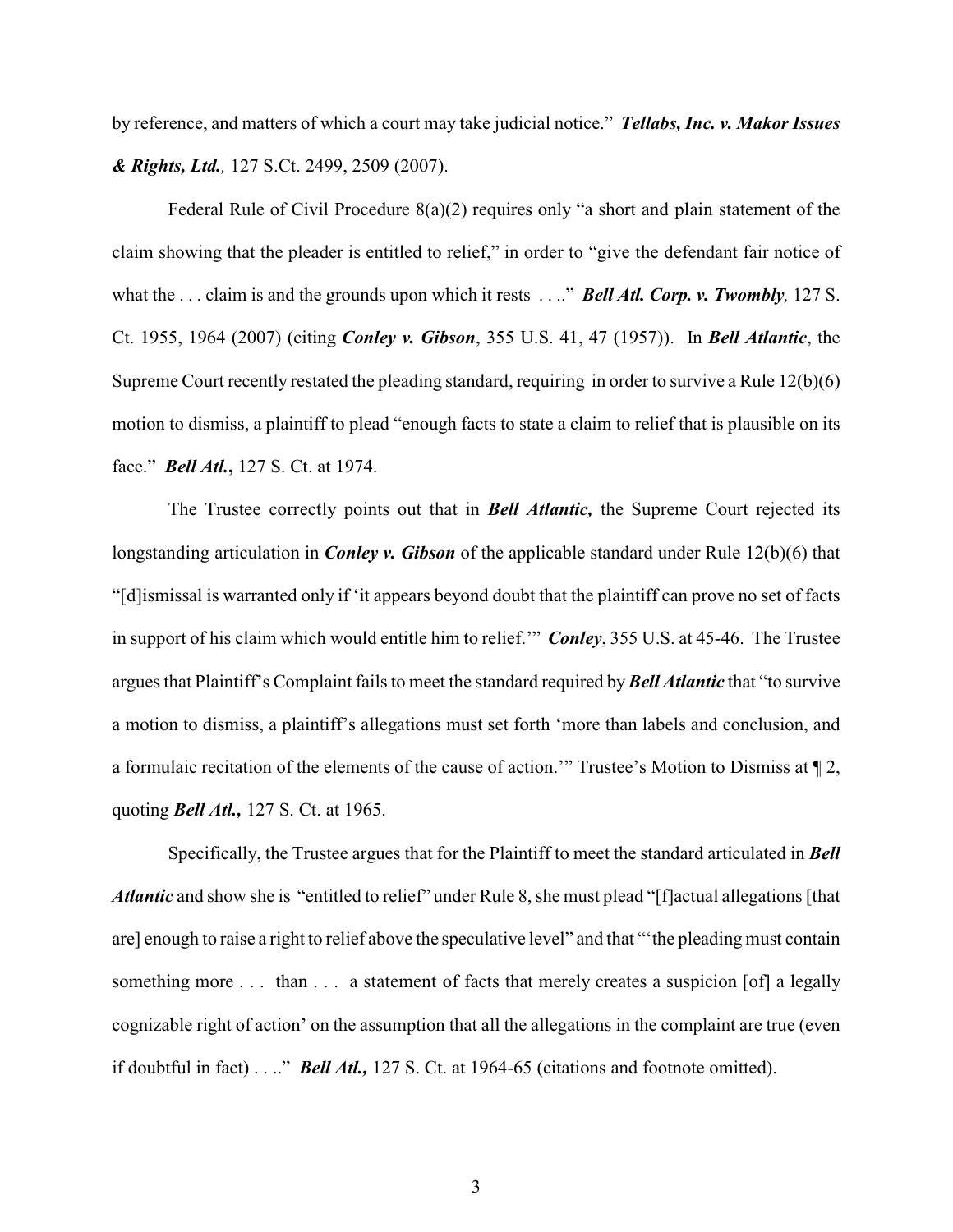Since the *Bell Atlantic* decision, courts have struggled with how to apply the decision's more rigorous "plausibility" standard in place of the previous "no set of facts" standard articulated in *Conley*. *See generally* Allan Ides, "*Bell Atlantic and the Principle of Substantive Sufficiency Under Federal Rule of Civil Procedure 8(a)(2): Toward a Structured Approach to Federal Pleading Practice*," 243 F.R.D. 604 (2006) (hereinafter "Structured Approach"). Some commentators and courts have questioned whether the Supreme Court in *Bell Atlantic* intended its ruling to apply to any cause of action alleged or be limited to the particular cause of action (perhaps even the particular element of that cause of action) that it addressed in the case before it. *Structured Approach* at 31 ("the 'better' reading of *Bell Atlantic* is that it did not change the law of pleading, but that it simply applied long-accepted pleading standards to a unique body of law under which the plaintiffs' complaint failed to include any facts or plausible inferences supportive of a material element of the claim specifically asserted by the plaintiffs."); *Iqbal v. Hasty*, 490 F.3d 143, 156 (2d Cir. 2007) ("some of the Court's linguistic signals point away from a heightened pleading standard and suggest that whatever the Court is requiring in *Bell Atlantic* might be limited to, or at least applied most rigorously in, the context of either all section 1 allegations or perhaps only those section 1 allegations relying on competitors' parallel conduct."). The confusion on how the new standard applies has arisen because the particular issue addressed by the Supreme Court in *Bell Atlantic*–whether a complaint was sufficient to allege an agreement under  $\S$  1 of the Sherman Act–is one where the established substantive law does not permit any inference of an agreement from facts that show only parallel conduct and nothing more. Structured Approach at 26-27. In other words, even when the facts alleged are viewed, as they must be when deciding a Rule 12(b)(6) motion, in the light most favorable to the pleader and with all reasonable inferences decided in the pleader's favor, the courts cannot infer a § 1 agreement from facts that show only parallel conduct. *Bell Atl.*, 127 S. Ct. at 1966 ("A statement of parallel conduct, even conduct consciously undertaken, needs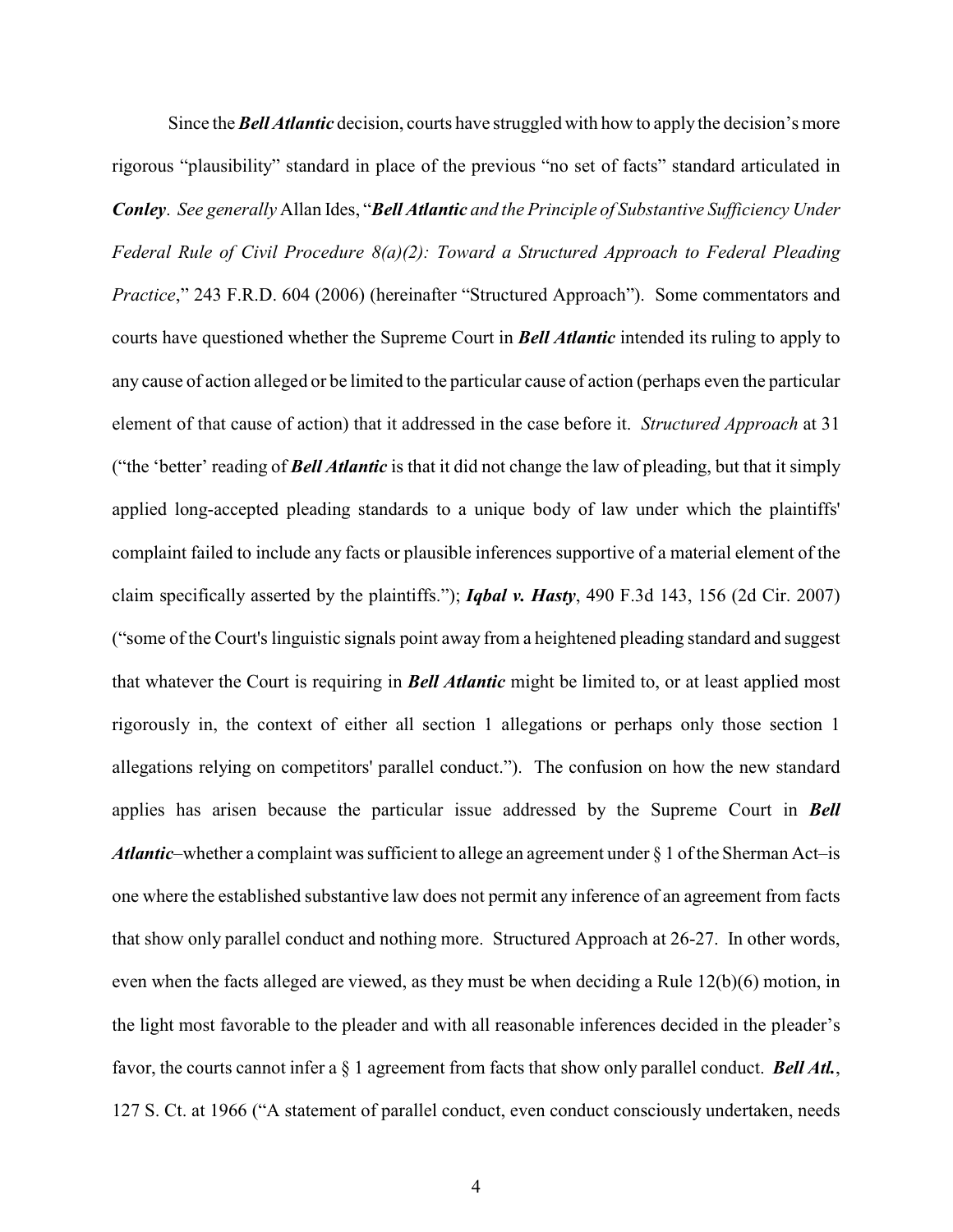some setting suggesting the agreement necessary to make out a  $\S$  1 claim; without that further circumstance pointing toward a meeting of the minds, an account of a defendant's commercial efforts stays in neutral territory.").

Most courts have not so limited *Bell Atlantic*, but have applied it to a broad range of causes of action. *See e.g., Iqbal*, 490 F.3d at 157-58 (finding that the Supreme Court "is not requiring a universal standard of heightened fact pleading, but is instead requiring a flexible 'plausibility standard,' which obliges a pleader to amplify a claim with some factual allegations in those contexts where such amplification is needed to render the claim plausible," and applying that standard to a civil rights action); *E.E.O.C. v. Concentra Health Serv., Inc.*, 496 F.3d 773 (7<sup>th</sup> Cir. 2007) (interpreting *Bell Atlantic* as imposing new fact-based pleading requirement and applying it to a Title VII retaliation action); *Watts v. Florida Int'l Univ.*, 495 F.3d 1289, 1295-96 (11<sup>th</sup> Cir. 2007) (applying *Bell Atlantic*, also in a civil rights action).

While the Fifth Circuit Court of Appeals has not expressly addressed the scope of *Bell Atlantic* in any detail, it has not limited its application either. *See, e.g., Elsensohn v. St. Tamany Parish Sheriff's Office*, 2008 WL 2315667 (5<sup>th</sup> Cir.) (applying *Bell Atlantic* to a cause of action under the Family and Medical Leave Act); *In re Katrina Canal Breaches Litig.*, 495 F.3d 191 (5<sup>th</sup> Cir. 2007) (applying *Bell Atlantic* to causes of action under Louisiana insurance contract law), *cert. denied sub nom. Xavier Univ. of Louisiana v. Travelers Cas. Prop. Co. of America*, 128 S.Ct. 1230 (2008) *and cert. denied sub nom. Chehardy v. Allstate Indem. Co.*,128 S.Ct. 1231 (2008); *Lindquist v. City of Pasadena, Tex.*, 525 F.3d 383 (5<sup>th</sup> Cir. 2008) (applying *Bell Atlantic* to federal constitutional equal protection and due process claims). In language reminiscent of *Conley,* however, the Fifth Circuit Court of Appeals recently added to the confusion when it paraphrased *Bell Atlantic* in admonishing that "[u]nder Rule 12(b)(6), a claim should not be dismissed unless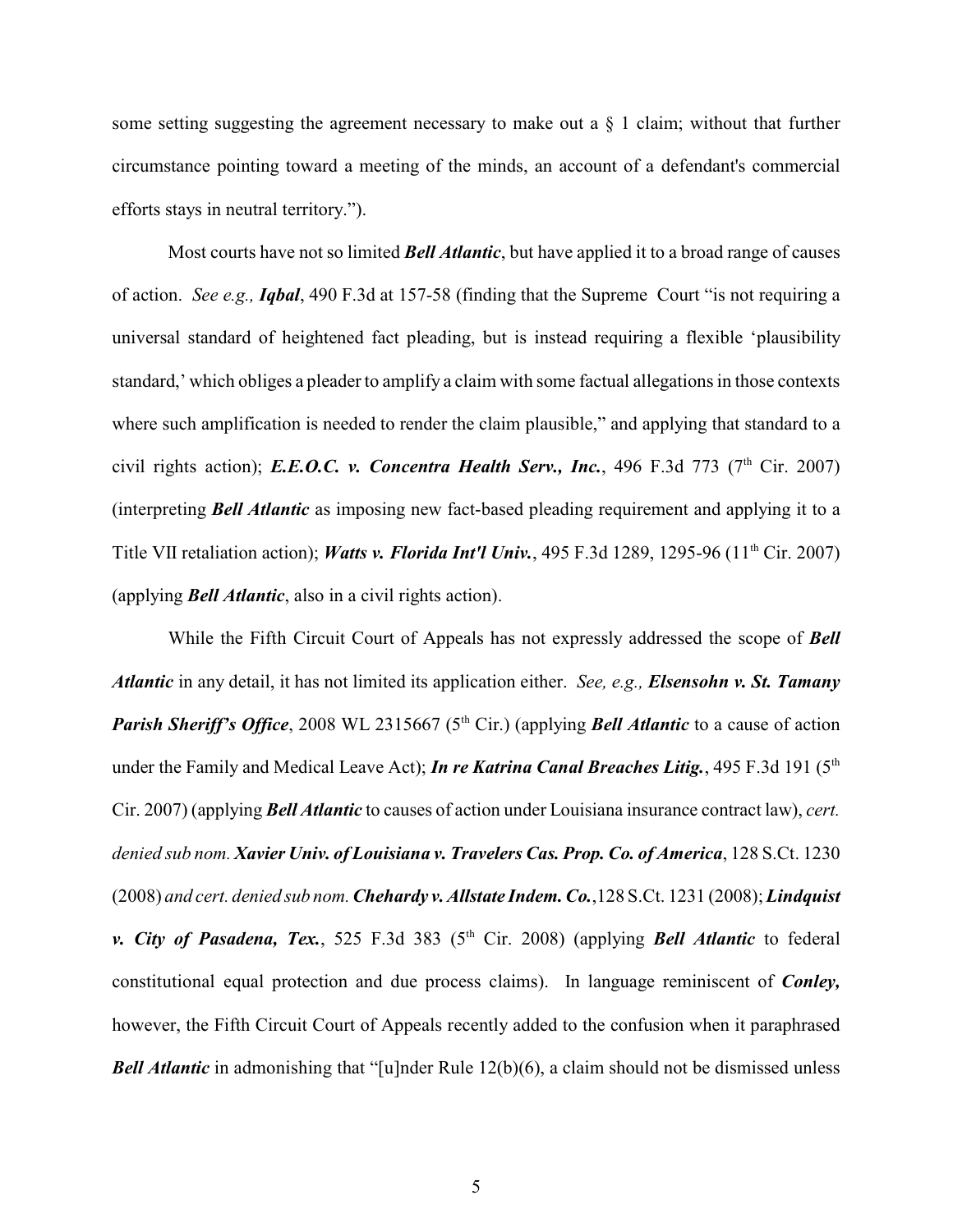the court determines that it is beyond doubt that the plaintiff cannot prove a plausible set of facts that support the claim and would justify relief." *Lane v. Halliburton*, 529 F.3d 548, 557 (5<sup>th</sup> Cir. 2008).

Clearly, the standard established under *Bell Atlantic* applies to the Plaintiff's causes of action. The Court need not today decide with precision the standard to be applied under *Bell Atlantic*. In reviewing the facts that the Plaintiff alleges, the Court will not speculate as to whether there is "no set of facts" that might support the causes of action alleged in the Complaint, but rather will consider only those facts that are expressly alleged in the Complaint or can be reasonably inferred from those facts that are plead. The contention here is the causes of action should be dismissed not because the facts alleged are insufficient to support a cause of action, but because those facts show, on their face, that the actions are barred by statutes of limitations or some other affirmative defense, or are barred as a matter of law as pre-empted by the Bankruptcy Code. *See Kansa Reins. Co., Ltd. v. Congressional Mortgage Corp. of Texas, 20 F.3d 1362, 1366 (5<sup>th</sup> Cir.* 1994) ("[W]hen a successful affirmative defense appears on the face of the pleadings, dismissal under Rule 12(b)(6) may be appropriate." (quoting *Clark v. Amoco Prod. Co.*, 794 F.2d 967, 970  $(5<sup>th</sup> Cir. 1986)$ . The Trustee does not appear to dispute, and the Court finds, that the facts alleged satisfy even the most rigorous interpretation of the standard imposed under *Bell Atlantic*.

#### **THE APPLICABLE FACTS**

The relevant facts as alleged in the Complaint, and therefore taken as true for purposes of the Motion to Dismiss, are as follows.

The Plaintiff and the Debtor, Jeffrey Clark Douglass, were married in the year 2000. The residential property that is the subject of this suit (the "Home") was purchased on or about February 14, 2001. The Plaintiff contributed \$75,000, which was her separate property, towards the purchase price, at the Debtor's insistence and based on his promise that "in the event their relationship ended, she would be placed back in the position of owning her own home again."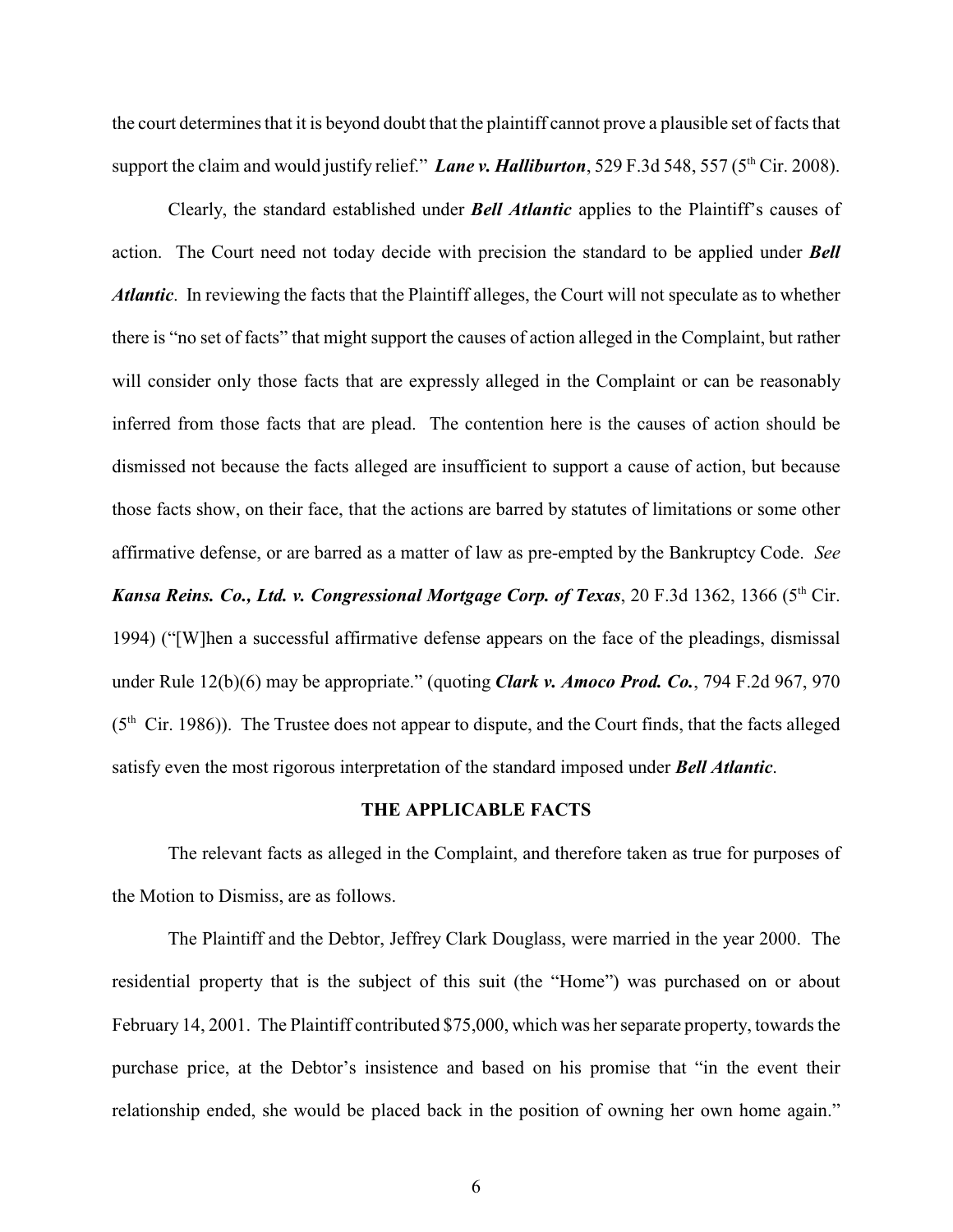Complaint, p. 2, ¶ 7. At or about the time of the purchase, she signed a "letter" (the "Gift Letter") that either describes that contribution as a gift to the Debtor, or actually operates to gift it to him (the parties' descriptions of the Gift Letter are not entirely clear, and the Court has not been provided with a copy). She signed the Gift Letter at the Debtor's request and without knowing its contents. The Home was titled in the Debtor's name only.

The Home was contaminated with toxic fumes and the Plaintiff became ill as result, causing the family to vacate the premises sometime prior to the Debtor's filing of his bankruptcy case on May 4, 2004. Neither the Debtor nor the Plaintiff purchased any other homestead property after moving out of the Home.

The Plaintiff did not join in the Debtor's bankruptcy filing. Debtor did not list the Home as his exempt property on his schedules filed in the case. He claimed federal exemptions and listed a community property damage claim and his personal injury claim, both based on the contamination of the Home, as his exempt property.

In 2006, it was determined that the Home was safe to occupy and both the Debtor and the Plaintiff moved back. The Debtor subsequently left, however, when the two separated. They remain separated.

On November 16, 2007, the Debtor filed a motion to sell the Home, free and clear of liens, and filed a motion to compel the Plaintiff to vacate and turn it over. A hearing was held on November 27, 2007, at which Plaintiff learned for the first time of the contents of the Gift Letter and that title to the Home was in Debtor's name only. The parties ultimately reached an agreement that preserved the Plaintiff's ability to assert the causes of action made in this suit while allowing the sale to go forward. The Plaintiff is claiming an interest in the proceeds of the Home's sale.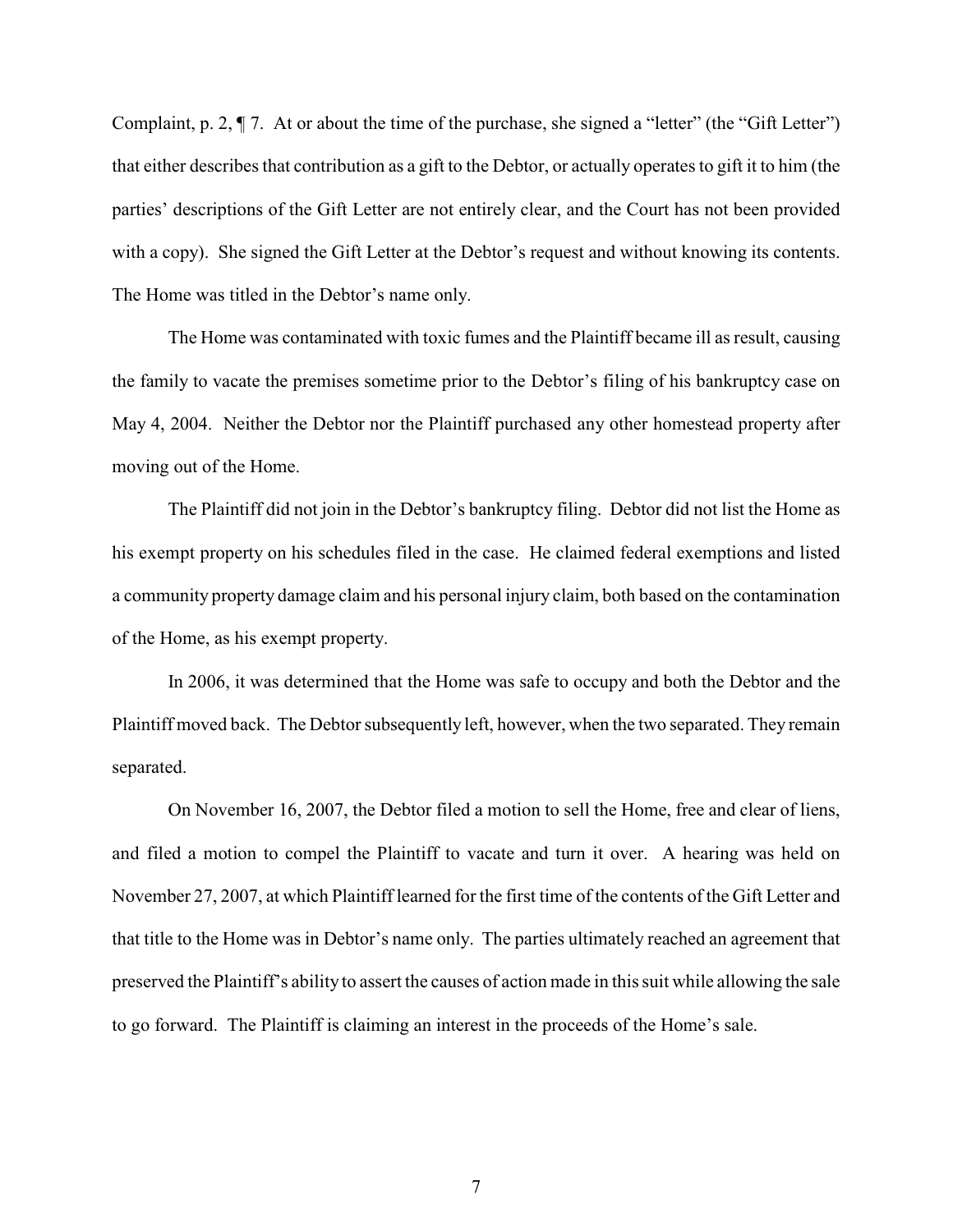In addition to the foregoing facts alleged in the Complaint, the Court takes judicial notice of certain relevant, undisputed facts reflected in the record of the Debtor's bankruptcy case. Specifically, the Court notes (and the parties do not dispute) the following additional facts.

The Debtor alone signed the note in connection with the purchase of the Home, but the Debtor and Plaintiff both signed the deed of trust securing that note. *See* Exhibits to Docket Entry #48, motion for relief from automatic stay filed May 24, 2007, by Chase.

The Plaintiff was not listed on the Debtor's matrix of creditors and parties in interest filed in the case nor on his schedules. None of the relevant papers (including the Debtor's Chapter 13 plan, the Section 341 Notice that included notice of the claims bar date, confirmation hearing, and other deadlines, and the confirmation order) reflect service on the Plaintiff, except for the motions for relief from automatic stay with respect to the Home that were filed August 27, 2004, and May 24, 2007, by the mortgage holder. *See* Docket Entries # 19, # 48.

The deadline for filing claims in this case–i.e., the "bar date"–was September 7, 2004. The Plaintiff did not file a claim in the case.

On March 23, 2005, the Debtor's Amended Chapter 13 Plan (the "Plan") was confirmed. It provides for payments on the amount of the agreed, allowed mortgage claim secured by the Home, $\frac{1}{1}$  by implication providing for the Debtor's retention of his interest in it. It does not treat any claim or interest of the Plaintiff in the Home, except to note the imminent litigation regarding the Debtor's and Plaintiff's claims related to the contamination of the Home.

<sup>&</sup>lt;sup>1</sup> Specifically, the Debtor asked to value the Home at \$15,410 and pay that amount, as the allowed secured claim of Chase, the mortgage company, at 7.85% (\$315) per month. The balance of Chase's claim was treated as a general unsecured claim, to be paid pro rata with the other unsecured claims. Defendant Chase agreed to that treatment and to confirmation of the plan as proposed.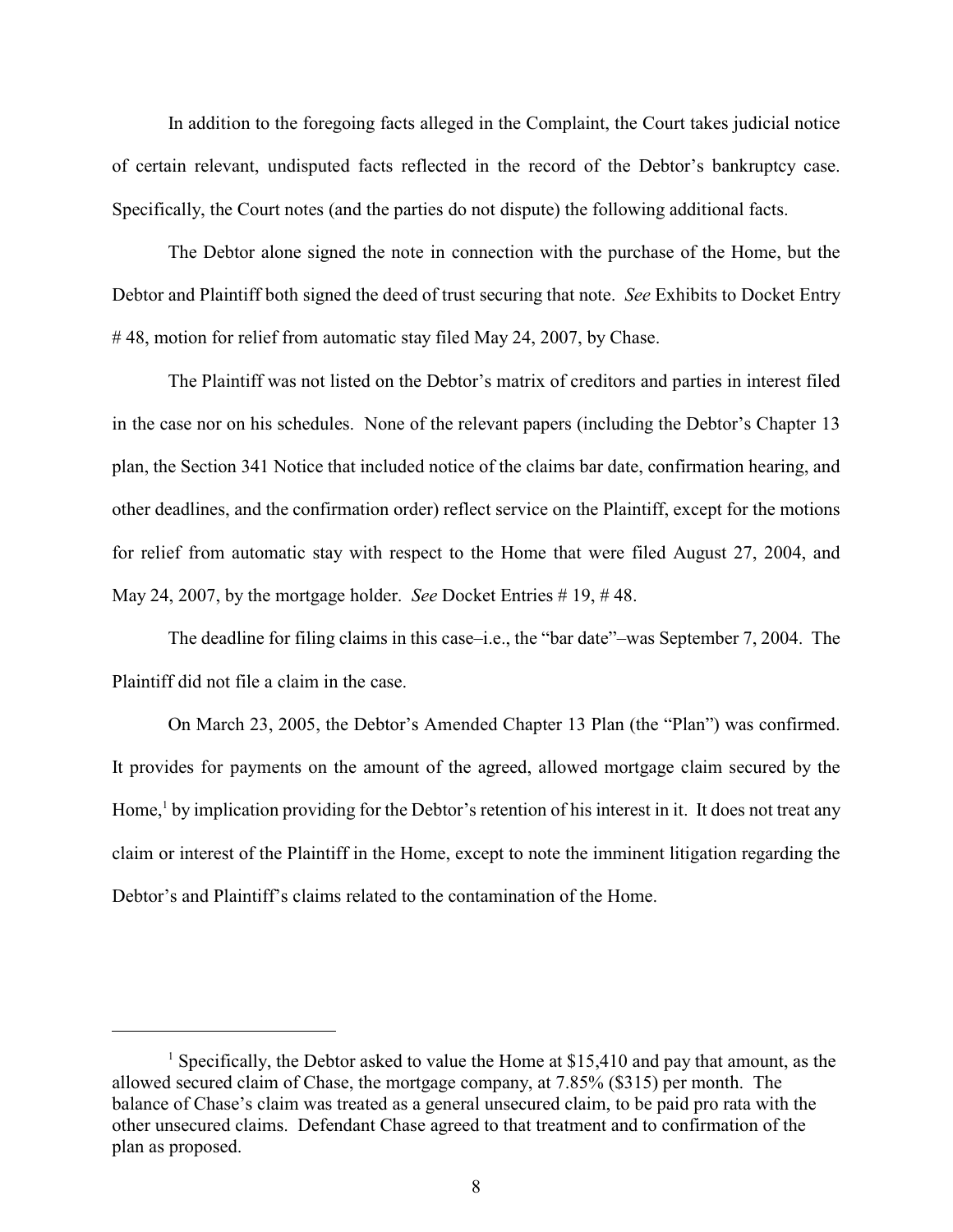### **LEGAL ANALYSIS AND DISCUSSION**

Based on the foregoing facts, the Plaintiff alleges three causes of action:  $(1)$  for a judgment declaring that at least a portion of the proceeds of the sale of the Home is her separate property; (2) for the imposition of a constructive trust on at least a portion of the proceeds of the sale of the Home; and (3) for a judgment declaring that she had a homestead interest in the Home and is therefore entitled to proceeds of its sale to the extent of the value of that interest.

### DECLARATORY JUDGMENT BASED ON HER SEPARATE PROPERTY

The Plaintiff bases her request to obtain a judgment, declaring that a portion of the proceeds of the Home are her separate property, on her claim that the Home was acquired in part or in whole with her separate funds. In the Trustee's Motion to Dismiss, the Trustee alleges that the allegations of the Complaint fail to state this cause of action because the Complaint on its face admits that the Plaintiff signed the Gift Letter making her contribution to the Home's purchase a gift to her husband. Any argument that she was defrauded into signing the Gift Letter, the Trustee argues, is barred by the statute of limitations on fraud and/or by the passing of the deadline for filing claims and the confirmation of the Debtor's Chapter 13 Plan.

 $<sup>2</sup>$  In the Complaint, the Plaintiff also requests the imposition of an equitable lien,</sup> apparently as an alternative remedy to the imposition of a constructive trust. In her sur-reply to the Trustee's reply to the Plaintiff's response to the Motion to Dismiss, however, she appears to argue that the imposition of an equitable lien should be considered a basis for her interest in the Home as an alternative to directly finding it to be her separate property.

Admittedly, the Plaintiff's pleading on this issue is not altogether clear. If, on the one hand, the Plaintiff is asserting a cause of action involving her request for an equitable lien that is separate from the other three causes of action described above, the Trustee has not challenged that cause of action as he does the other three and the Court therefore need not address it. On the other hand, if the imposition of an equitable lien is pled as a remedy in addition to, or instead of, a declaration that the Home is her separate property as a result of her contribution to its purchase price from her separate funds, or as an alternative remedy for the Debtor's fraud or breach of fiduciary relationship, then the Court's denial of the Trustee's request to dismiss those causes of action preserves the Plaintiff's request for imposition of an equitable lien as a remedy as well.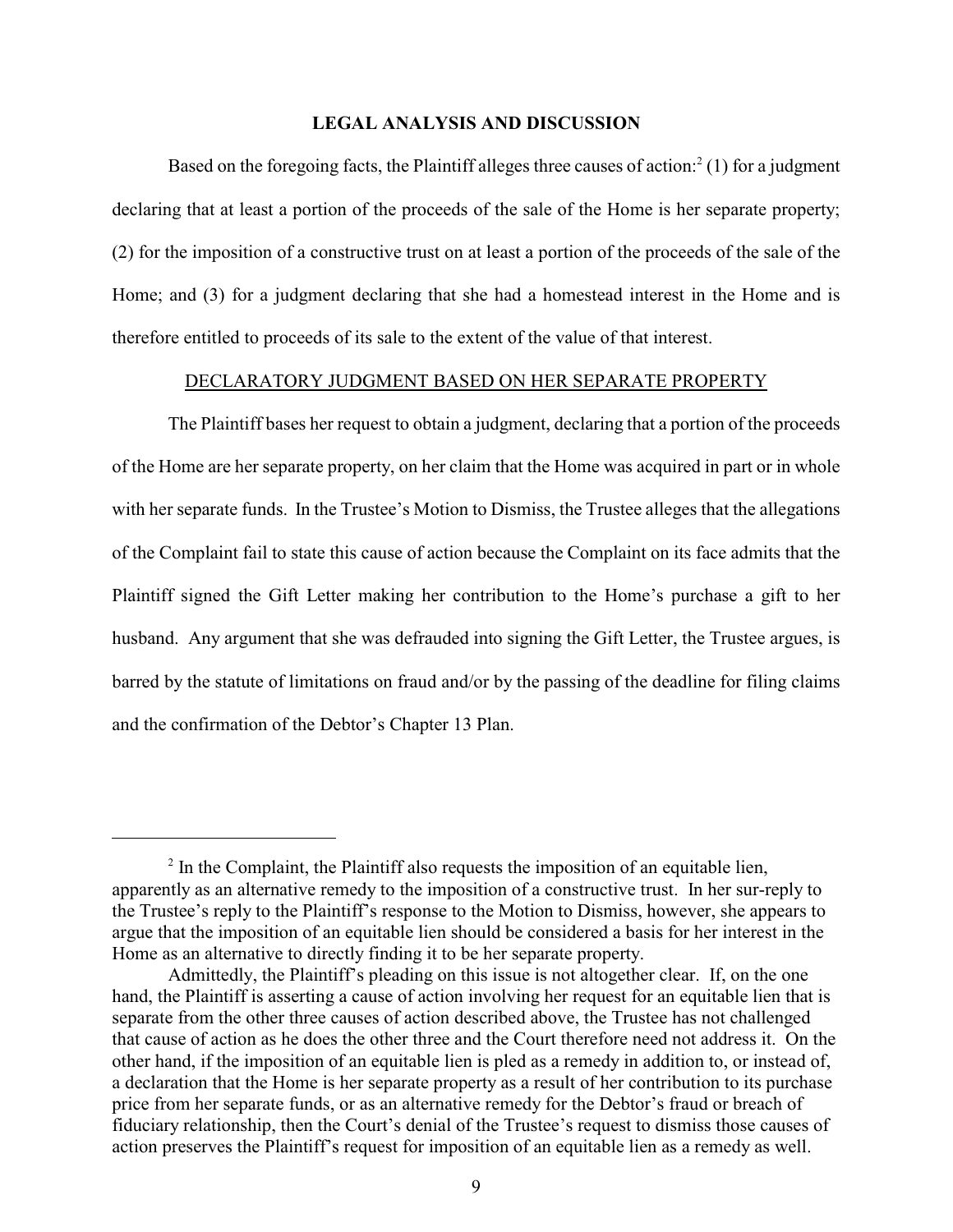The Trustee and the Debtor then engage in a battle of words over which presumption under Texas law regarding the community or separate property character of property should prevail when considering the allegations of the Plaintiff's Complaint. For purposes of deciding a Rule 12(b)(6) motion to dismiss, when the Court does not decide the merits of the Debtor's contentions but views them, and all reasonable inferences, in the light most favorable to the Plaintiff, those state law presumptions guide the Court as to what inferences it is permitted to draw from the facts alleged. *See Bell Atl.*,127 S. Ct. 1955 (2007) (granting a motion to dismiss where, according to substantive antitrust law, the presumption was that mere joint collateral action was not the result of a conspiracy, and so no inference of conspiracy could be drawn from allegations that showed no more than joint collateral action). The Court's task begins with a review of the basic principles of Texas community property law and the applicable evidentiary presumptions.

The primary consideration affecting the community or separate nature of property is the intention of the spouses as shown by circumstances surrounding acquisition of the property. *E.g.,* Zagorski v. Zagorski, 116 S.W.3d 309 (Tex. App.– Houston [14<sup>th</sup> Dist.] 2003, pet. denied); *Rusk v. Rusk*, 5 S.W.3d 299 (Tex. App.–Houston [14th Dist.] 1999, pet. denied); *Welder v. Welder*, 794 S.W.2d 420 (Tex. App.–Corpus Christi 1990, no writ); *Earnest v. Earnest*, 223 S.W.2d 681 (Tex. Civ. App.–Amarillo 1949, no writ). "As a general rule, property conveyed to one spouse during a marriage is presumed to be community property unless that presumption be displaced by a different or contrary presumption that would show that the property so conveyed was in fact, separate property." *Kyles v. Kyles*, 832 S.W.2d 194, 196 (Tex. App.–Beaumont 1992, no writ). For example, recitals in warranty deeds can displace the normal presumption of community property and create a new presumption that the property is a spouse's separate property. *Id.* (citing *Hodge v. Ellis*, 277 S.W.2d 900, 904 (Tex. 1955) and *Little v. Linder*, 651 S.W.2d 895, 898 (Tex. App.–Tyler 1983, writ ref'd n.r.e.)).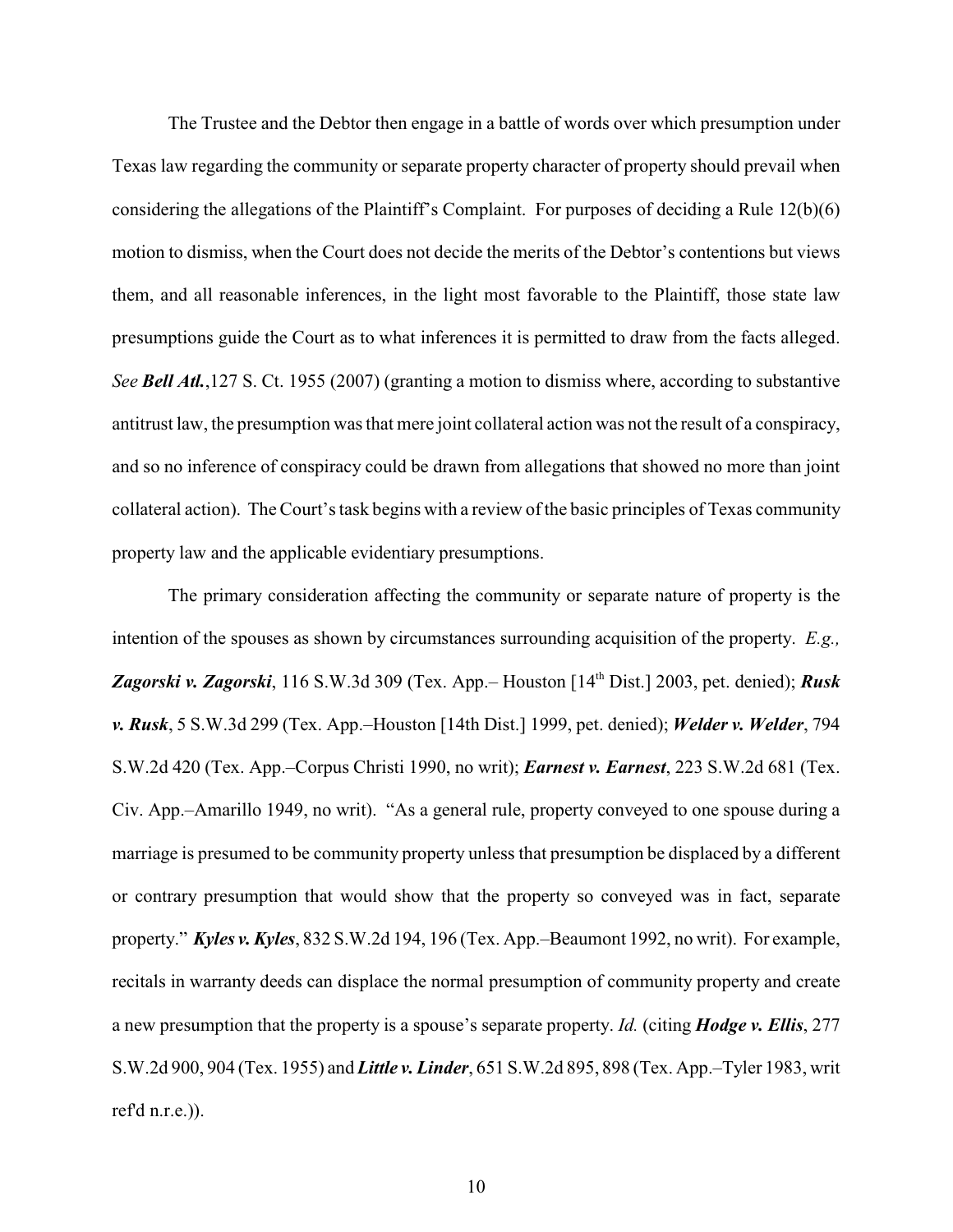In addition, if property purchased after marriage is intended to belong to the separate estate of a spouse, it will not be deemed to be community property. *Kearse v. Kearse*, 262 S.W. 561 (Tex. Civ. App.–Dallas 1924), *aff'd,* 276 S.W. 690 (Tex. Comm'n App. 1925, judgm't adopted); *Potter v. Kennedy*, 41 S.W. 711 (Tex. Civ. App.–Fort Worth 1897, no writ). Ordinarily, a conveyance by one spouse to the other of separate property will be presumed to be a gift of the property. *Powell v. Jackson*, 320 S.W.2d 20 (Tex. Civ. App.–Amarillo 1958, writ ref'd n.r.e.). For example, it has been held that, where a spouse furnishes money which is his or her separate property to pay for land that is purchased during the marriage and title to the land is taken in the name of both spouses, the presumption is that the spouse making the separate contribution intended the interest thus placed in the other spouse by deed to be a gift. *Cockerham v. Cockerham*, 527 S.W.2d 162 (Tex. 1975).

According to her allegations in the Complaint, the Plaintiff's separate property funds were transferred as part of the purchase price of the Home, which was titled solely in the name of the Debtor. Thus the warranty deed establishes a (rebuttable) presumption that the Home was the Debtor's separate property. In addition, the use of the Plaintiff's separate funds to buy the Home is presumed to have been a gift to the Debtor, such that the Home (at least to the extent of the amount she contributed) would be presumed to be his separate property.

However, those presumptions can be rebutted byevidence clearly establishing that the Home was not intended to be the Debtor's separate property or that Plaintiff had no intention to make a gift. *See id.* In this case, the Court finds that there are ample allegations in the Complaint that, if taken as true as they must be, establish at the least that the Plaintiff did not have the requisite donative intent.

The Trustee first responds that those allegations are in the nature of fraud or claims for misrepresentation and, in essence, she asserts that the Plaintiff's signature on the Gift Letter conclusively rebuts those allegations. In addition, the Trustee contends, those allegations are barred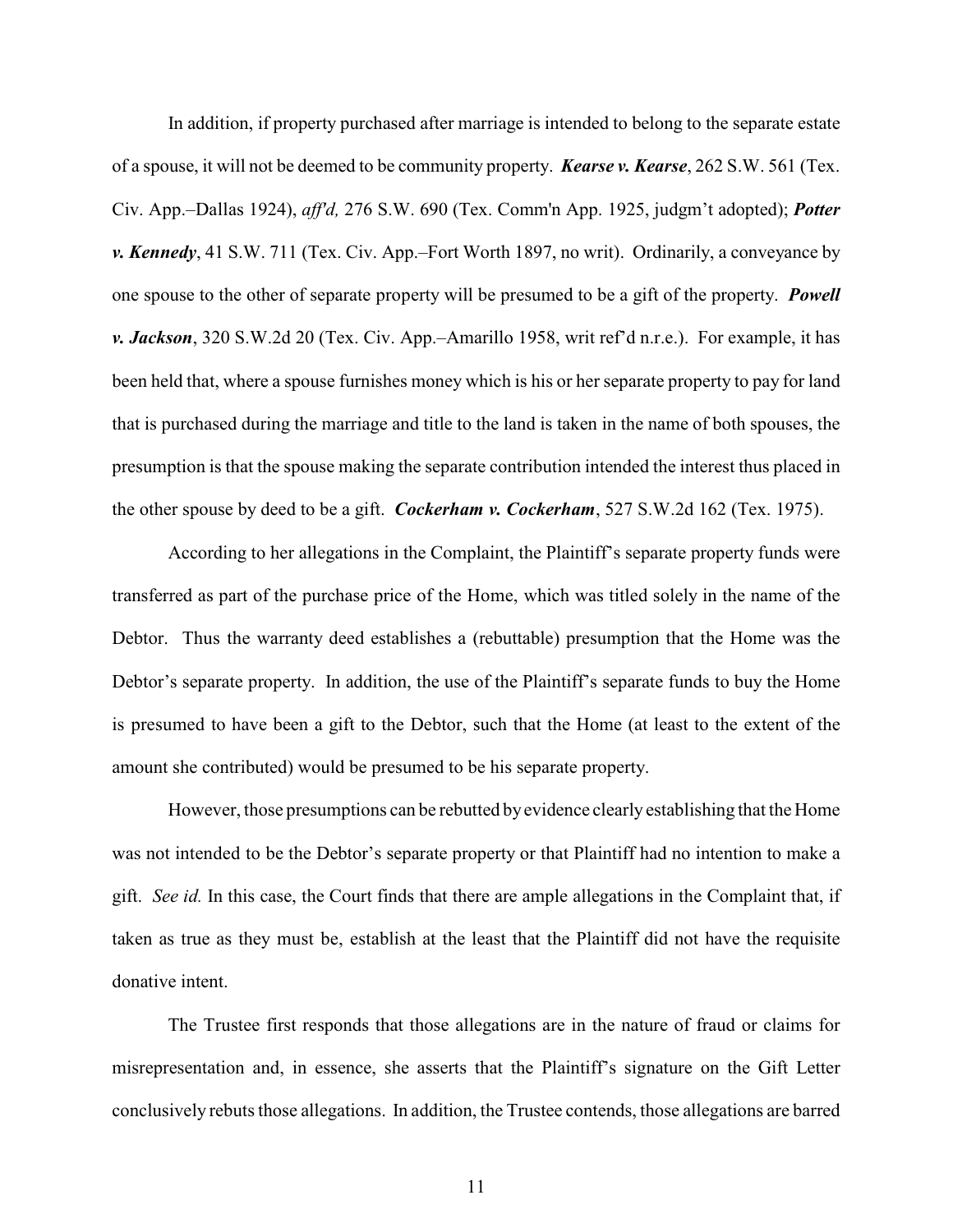by the bar date for filing claims in the Debtor's case and confirmation of his Chapter 13 Plan, and by the statute of limitations applicable to fraud and misrepresentations claims under Texas law.

In this context, however, the Trustee equates the Plaintiff's reliance on her alleged agreement with the Debtor regarding the use of her funds and the purchase of the Home and her explanation of the Gift Letter and other circumstances surrounding the purchase, to a separate cause of action against the Debtor (and his estate). Rather, as pleaded in the context of this cause of action, those facts pertain to Plaintiff's alleged lack of donative intent, one of the "elements" she must establish to prove that the Home is, at least in part, her separate property. *See Phillips v. Vitemb*, 235 F.2d 11, 14 ( $5<sup>th</sup>$  Cir. 1956) ("The presumption is rebuttable but, 'It will be borne in mind that the presumption of the community character of property acquired by the spouse during marriage is very strong, and can be overcome only by clear and convincing proof that it belongs to one or the other of them, and that the burden of proving its separate character is always upon him who asserts it.'" (quoting *Harkness v. McQueen*, 232 S.W.2d 629, 633 (Tex. Civ. App.–Beaumont 1950, no writ)); *see also Blair v. Blair*, No. 14-97-00832-CV, 1999 WL 649082, at \*3-4 (Tex. App.–Houston [14 Dist.] Aug. 26, 1999, no pet.) (not designated for publication) ("the person seeking to rebut the presumption must prove a lack of donative intent by clear and convincing evidence"), and *Kyles*, 832 S.W.2d at 196 (when the presumption that property is one spouse's separate property is triggered by recitals in the deed, the other spouse must come forward with evidence to sufficiently rebut this presumption, and a failure to do so conclusively establishes that such property is the claiming spouse's separate property (citing *Trawick v. Trawick*, 671 S.W.2d 105, 111 (Tex. App.–El Paso 1984, no writ)).

In this context, the effect of the Gift Letter is at best only an evidentiary issue (e.g., parol evidence rule) that, while it may be relevant or even determinative at the summary judgment or trial phase of the case, it does not affect whether the Plaintiff has properly alleged a cause of action.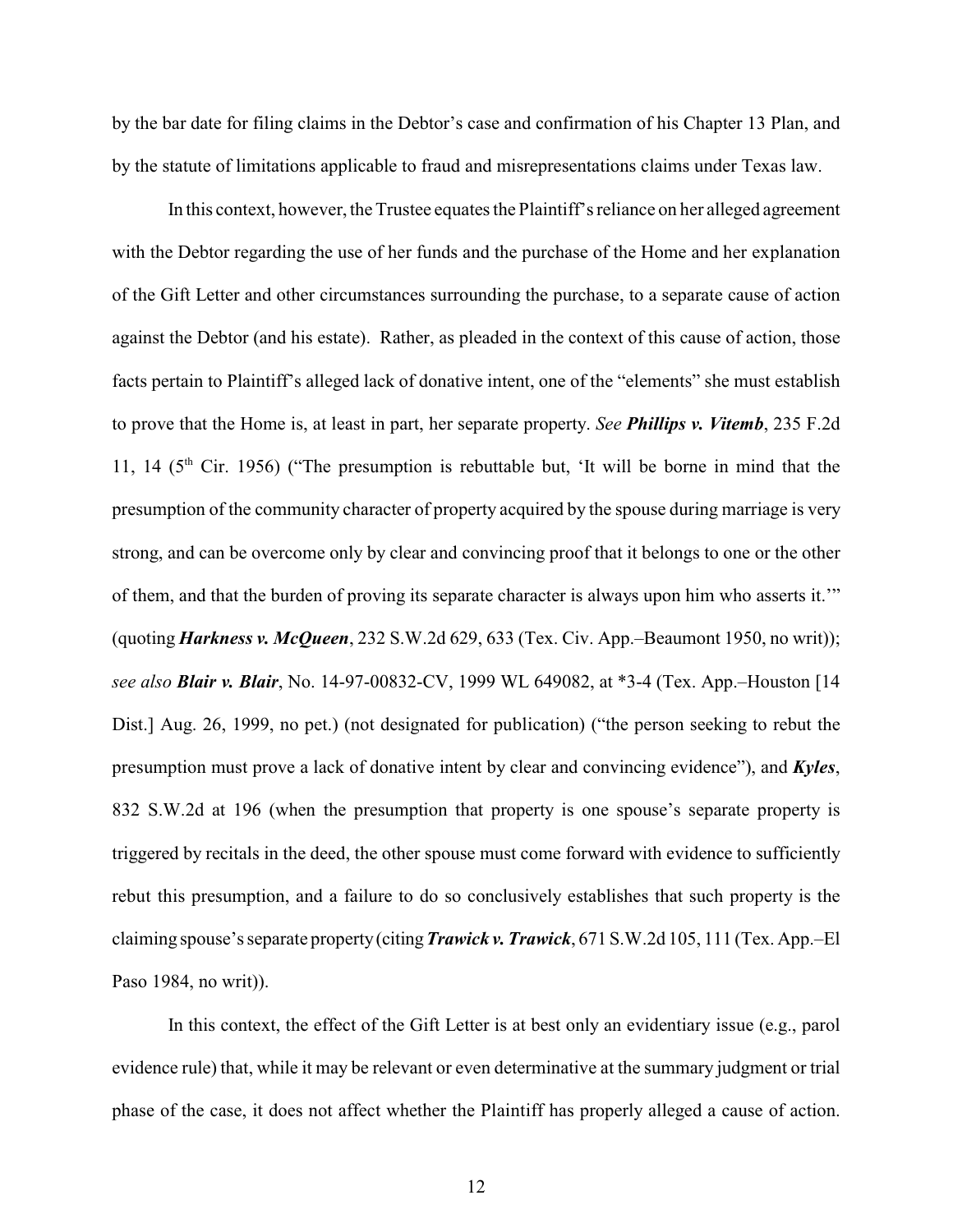Similarly, whether the claims bar date, confirmation, and/or the applicable statute of limitations bar Plaintiff from bringing a cause of action against the Debtor for fraud and/or misrepresentation based on those same allegations is irrelevant for purposes of considering whether those allegations may be considered in determining whether the Plaintiff has properly pleaded a cause of action for a declaration that the Home is her separate property because she lacked the requisite donative intent in contributing her separate funds to the purchase price.

Based on the foregoing, therefore, the Court finds that the Trustee's Motion to Dismiss the Complaint with respect to this cause of action should be denied.

#### REQUEST FOR IMPOSITION OF A CONSTRUCTIVE TRUST

Plaintiff also requests the Court to impose a constructive trust on a portion of the proceeds of the Home. "Under Texas law, a constructive trust is not actually a trust, but rather an equitable remedy imposed by law to prevent unjust enrichment resulting from an unconscionable act." *In re Haber Oil Co., Inc.*, 12 F.3d 426, 436 (5<sup>th</sup> Cir. 1994); see also *Thigpen v. Locke*, 363 S.W.2d 247, 250 (Tex. 1963) ("equity will impose a constructive trust to prevent one who obtains property by fraudulent means from being unjustly enriched"). "The two circumstances that generally justify the imposition of a constructive trust are actual fraud and the breach of a confidential or fiduciary relationship." *Haber***,** 12 F.3d at 436 (citing *inter alia Meadows v. Bierschwale*, 516 S.W.2d 125, 128 (Tex. 1974)). For this cause of action, the Plaintiff must establish: (1) breach of an informal relationship of special trust or confidence arising prior to the transaction in question, or actual fraud; (2) unjust enrichment of the wrongdoer; and (3) tracing to an identifiable res. *Monnig's Dept. Stores, Inc., et al. v. Azad Oriental Rugs, Inc. (In re Monnig's Dept. Stores, Inc.)*, 929 F.2d 197, 201 ( $5^{\text{th}}$  Cir. 1991).

In her Motion to Dismiss, the Trustee alleges that the Complaint fails on its face to state this cause of action because the Plaintiff is barred from bringing an action based on breach of fiduciary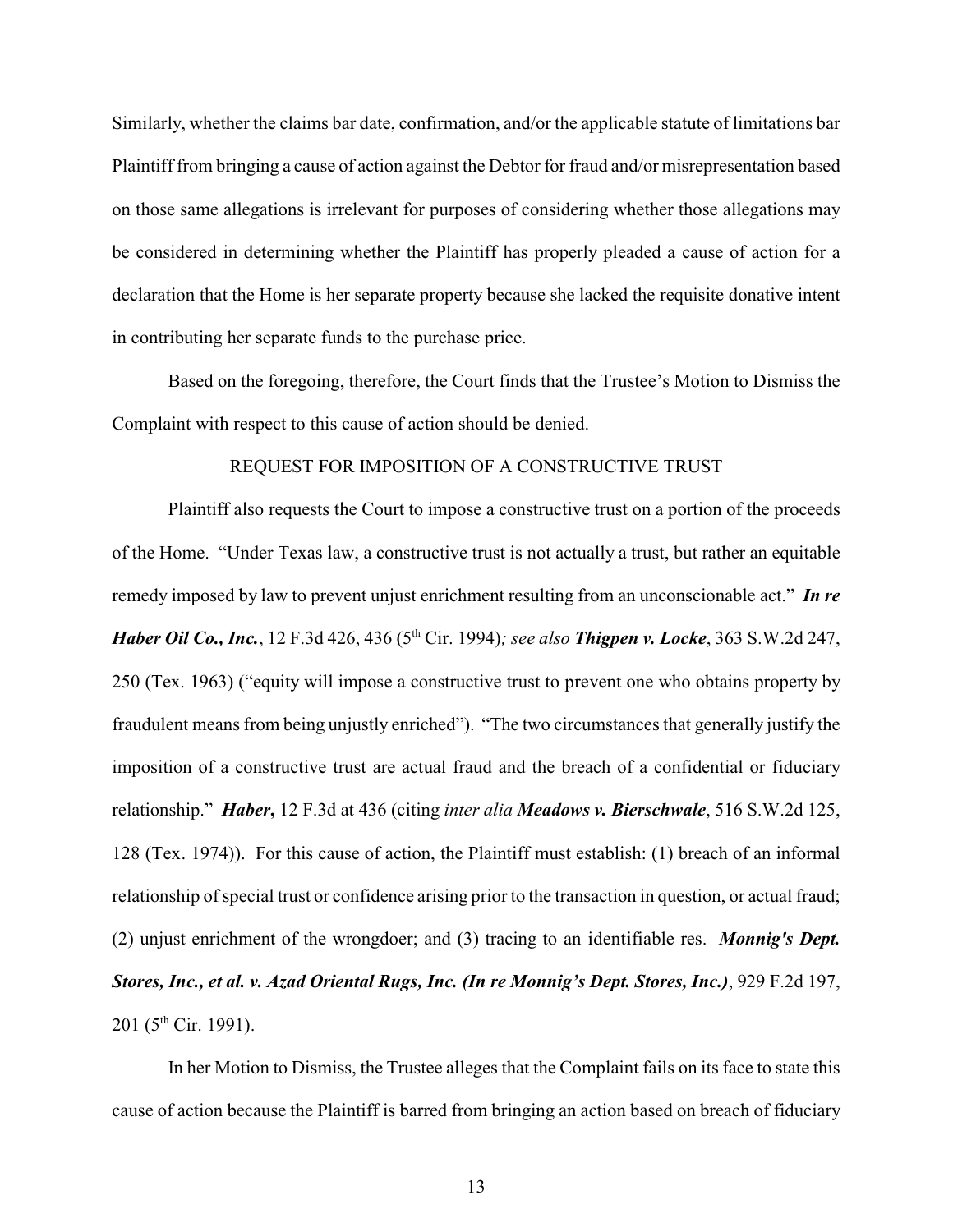relationship or of a special trust, or on fraud, by her failure to file a claim before the bar date and because of confirmation of the Debtor's Plan, and/or by the statute of limitations applicable under state law.<sup>3</sup> The Trustee's argument that is based on the confirmation of the Debtor's Plan is one of res judicata which, like her other arguments based on the claims bar date and the statutes of limitations, is an affirmative defense. *Mowbray v. Cameron County, Tex.*, 274 F.3d 269, 281 (5<sup>th</sup> Cir. 2001) ("Generally, res judicata is an affirmative defense that must be pleaded, not raised sua sponte."), *cert. denied,* 535 U.S. 1055 (2002); *Kaiser Aluminum & Chemical Sales, Inc. v.* Avondale Shipyards, Inc., 677 F.2d 1045, 1050 (5<sup>th</sup> Cir. 1982) ("[A] complaint that shows relief to be barred by an affirmative defense, such as the statute of limitations, may be dismissed for failure to state a cause of action."), *cert. denied sub nom. Avondale Shipyards, Inc. v. Kaiser Aluminum* **& Chemical Sales, Inc.**, 459 U.S. 1105 (5<sup>th</sup> Cir. 1983). Dismissal under Rule 12(b)(6) may be appropriate based on a successful affirmative defense, if that defense appears on the face of the complaint. *EPCO Carbon Dioxide Products,Inc. v. JP Morgan Chase Bank, N.A.*, 467 F.3d 466, 470 (5<sup>th</sup> Cir. 2006); *see also Kaiser Aluminum*, 677 F.2d at 1050.

The Trustee argues that the Plaintiff can no longer bring this cause of action based on breach of fiduciary duty or fraud because these are in personam actions that must have been asserted by filing a claim in the Debtor's bankruptcy case on or before the claims bar date. Because Plaintiff did not file a claim and the Debtor's Chapter 13 Plan has been confirmed, the Trustee contends that the Plaintiff is time-barred by the bar date and bound by the principle of res judicata by the confirmation of the Plan.

Alternatively, the Trustee argues that Plaintiff is barred from bringing this cause of action by the applicable state law statute of limitation. In particular, she asserts that the Plaintiff must have

<sup>&</sup>lt;sup>3</sup> The Trustee does not challenge in her Motion the second and third of the elements of this cause of action.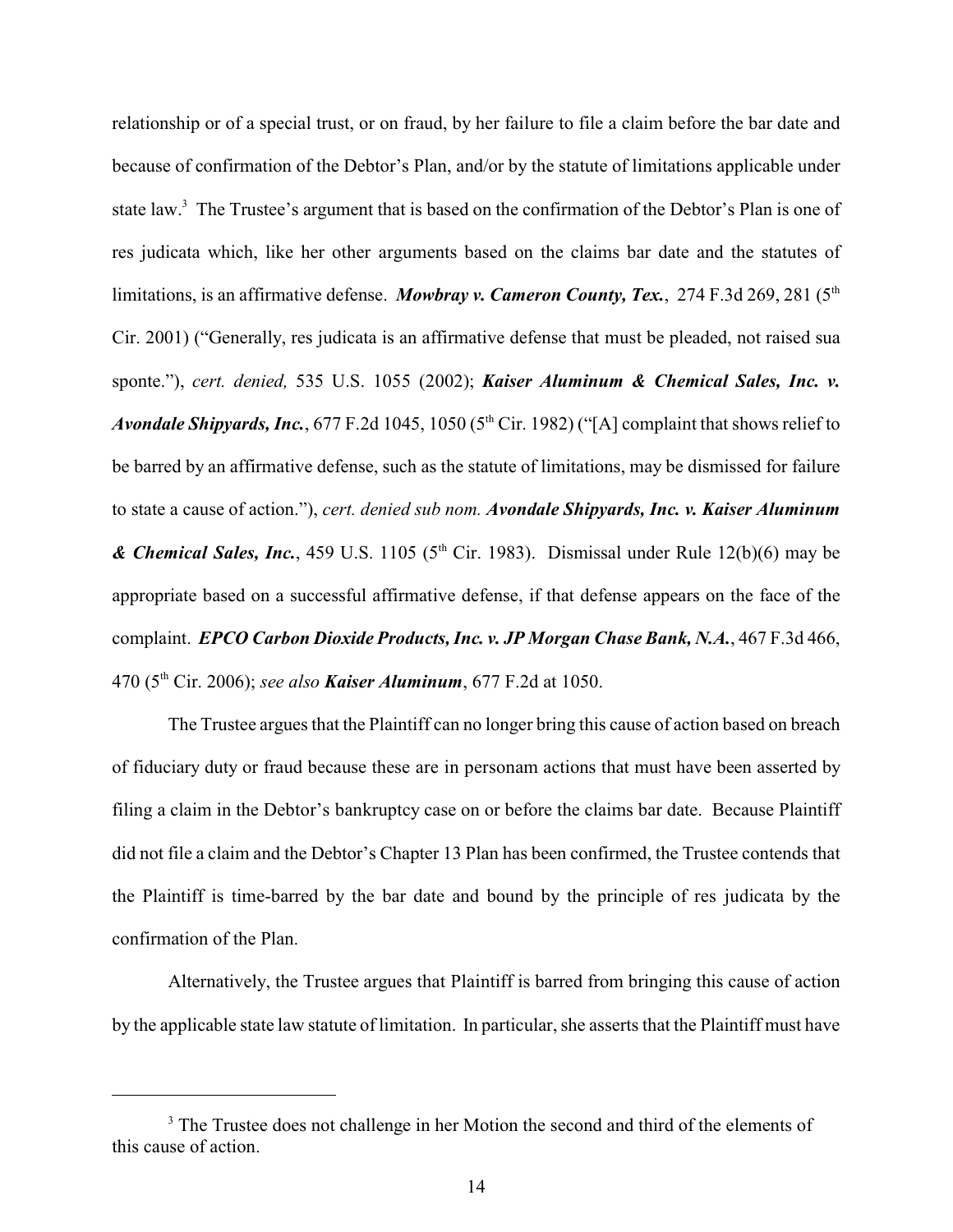brought her action for fraud within four years or for imposition of a constructive trust within two or four years of the February 2001 closing on the purchase of the Home.

The Court takes judicial notice (and the parties do not dispute) that the bar date for filing claims in this case was September 7, 2004. The Plaintiff did not file any claim in the case. On March 23, 2005, the Debtor's Amended Chapter 13 Plan (the "Plan") was confirmed.

However, those events–the passing of the bar date and confirmation of the Debtor's Plan– only bar the Plaintiff's claims if she had notice. *In re Crystal Oil Co.*, 158 F.3d 291, 297 (5<sup>th</sup> Cir. 1998) ("[T]he debtor must provide actual notice–not notice by publication–to all 'known creditors' in order to achieve a legally effective discharge of their claims." (quoting *City of New York v. New York, N.H. & H.R. Co.*, 344 U.S. 293, 296 (1953)), and "'known creditors' include both those claimants actually known to the debtor, as well as those whose identities are 'reasonably ascertainable.'"(quoting *Tulsa Professional Collection Serv., Inc. v. Pope*, 485 U.S. 478, 490  $(1988)$ ).

The general rule is that due process requires "notice reasonably calculated, under all the circumstances, to apprise interested parties of the pendency of the action and afford them an opportunity to present their objections. The notice must be of such nature as reasonably to convey the required information, and it must afford a reasonable time for those interested to make their appearance."

*Sequa Corp. v. Christopher (In re Christopher)*, 28 F.3d 512, 516 (5<sup>th</sup> Cir. 1994) (quoting *Mullane v. Central Hanover Bank & Trust Co.*, 339 U.S. 306, 314 (1950) (citations omitted)); *see also, In re Sam*, 894 F.2d 778, 781 (5<sup>th</sup> Cir. 1990) (also relying on *Mullane*).

No allegation made in the Complaint admits that the Plaintiff had notice. The Debtor did not list the Plaintiff on his matrix of creditors and parties in interest filed in the case, and nothing else–not the Plan, nor the Section 341 notice that included notice of the claims bar date, confirmation hearing, and other deadlines, nor the confirmation order–reflect service on her. The Trustee does allege facts in her Motion to Dismiss about what notice was given to the Plaintiff, but those alleged facts are not contained or admitted in the Complaint. Similarly, there was considerable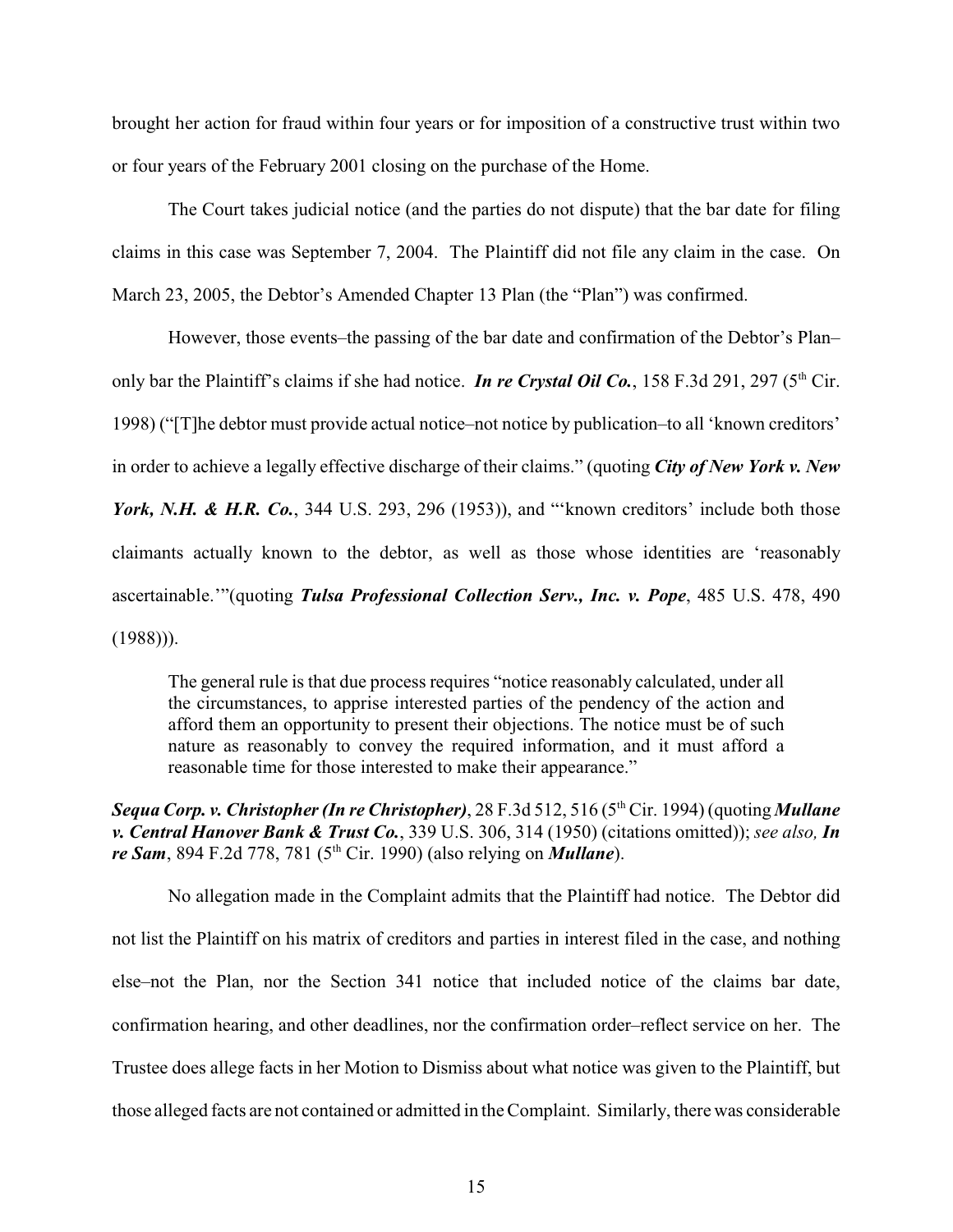discussion at the hearing on what notice the Plaintiff may have had, including statements by Debtor's attorney who is not a party to this suit, but the facts brought out in that discussion are also not included or admitted in the Complaint. Neither the Trustee nor the Plaintiff have pointed to any evidence in the Complaint or in the record that the Court is allowed to consider on a Rule 12(b)(6) motion that would show the Plaintiff was provided notice of the filing of the case, of the bar date and/or of the confirmation hearing. No party has offered any support for the Court's bare assumption that, merely because the Debtor and Plaintiff remained married during his bankruptcy case, she had notice of the filing.

The Court is therefore unable to find that the Plaintiff had the requisite notice. Accordingly, the Trustee's affirmative defenses of res judicata and time-bar by the expiration of the time to file claims do not appear on face of the Complaint or after consideration of those facts which the Court is permitted to consider in ruling on a Rule  $12(b)(6)$  motion. Thus, the Court finds that insofar as the Plaintiff's constructive trust claim is concerned, the Trustee's Motion to Dismiss on the grounds of res judicata and the claims bar date should be denied.

The Trustee claims that the cause of action for imposition of a constructive trust should be dismissed as barred by the statute of limitations applicable under Texas law. The Trustee cites *Mowbray v. Avery*, 76 S.W.3d 663, 691 (Tex.App.–Corpus Christi 2002, pet. struck and pet. denied) as support for her argument that the two-year statute of limitations of Texas Civil Practice & Remedies § 16.003<sup>4</sup> or the four-year period of Texas Civil Practice & Remedies § 16.004(a)(4) and  $(a)(5)$ , applicable to the underlying claims of fraud or breach of fiduciary duty, apply in this case.

<sup>&</sup>lt;sup>4</sup> Section 16.003 provides that "[a] person must bring suit for trespass for injury to the estate or to the property of another, conversion of personal property, taking or detaining the personal property of another, personal injury, forcible entry and detainer, and forcible detainer not later than two years after the day the cause of action accrues." Tex. Civ. Prac. & Rem. Code Ann. § 16.003 (Vernon 2002).

<sup>&</sup>lt;sup>5</sup> Section 16.004(a)(4) and (a)(5) provide that "[a] person must bring suit on the following actions not later than four years after the day the cause of action accrues: . . . (4) fraud[ ] or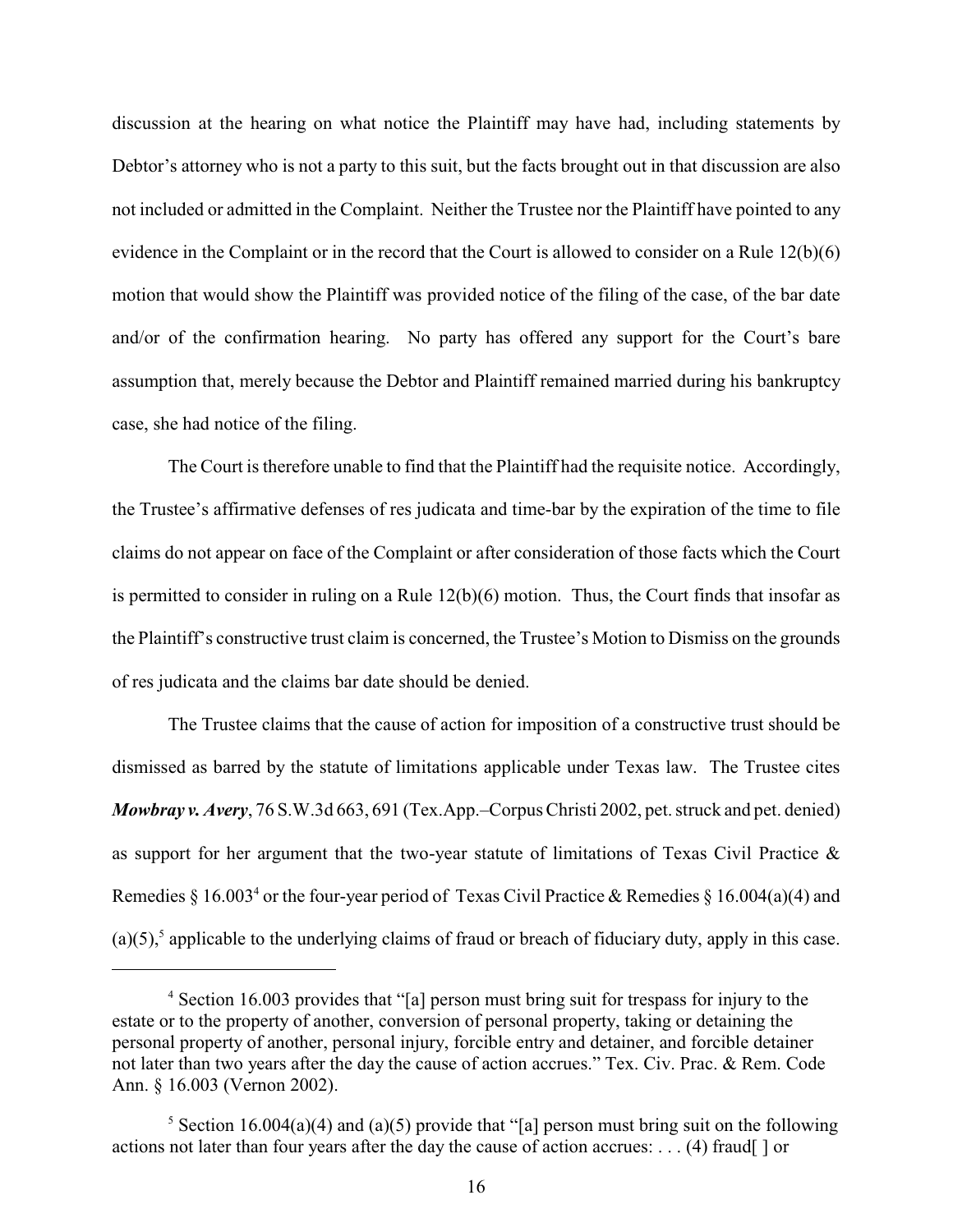The question of which statute of limitations should be applied to an action seeking the imposition of a constructive trust is not a simple one. *See* Angus S. McSwain, Jr., *"Limitations Statutes and the Constructive Trust in Texas*," 41 Baylor L. Rev. 429 (July 1989) [hereinafter, "Constructive Trust Limitations"] (discussing the various approaches to the question). "Texas courts have clearly adopted the title approach to constructive trusts in land[, under which] emphasis is placed on the idea that the plaintiff is claiming title to this particular land, and the plaintiff's cause of action is therefore treated as one for recovery of land." *Id.* at 436. The statutes of limitations that are usually applied to this cause of action are the adverse possession limitations periods of Texas Civil Practice & Remedies  $\S$  16.025, setting a five-year period, or  $\S$  16.026, setting a ten-year period.<sup>6</sup> *Id.* at 437.

On the other hand, Texas courts occasionally make an exception for cases where, as in essence is alleged here, a plaintiff is seeking to rescind a transfer of real property, because the defendant in those cases has acquired the plaintiff's property through fraud. *Id.* at 441. In such cases, using the "restitution approach" to determine the applicable statute of limitations, courts have applied the four-year residual statute set forth in Section 16.051 of the Texas Civil Practice & Remedies.<sup>7</sup> Id.

breach of fiduciary duty." Tex. Civ. Prac. & Rem. Code Ann. §§ 16.004(a)(4) & (5) (Vernon 2002).

 $6$  Section 16.025(a) provides "[a] person must bring suit not later than five years after the day the cause of action accrues to recover real property held in peaceable and adverse possession by another who: (1) cultivates, uses, or enjoys the property; (2) pays applicable taxes on the property; and (3) claims the property under a duly registered deed." Tex. Civ. Prac. & Rem. Code Ann. § 16.025(a) (Vernon 2002).

Section 16.026(a) provides "[a] person must bring suit not later than 10 years after the day the cause of action accrues to recover real property held in peaceable and adverse possession by another who cultivates, uses, or enjoys the property." Tex. Civ. Prac. & Rem. Code Ann. § 16.026 (Vernon 2002).

 $\frac{1}{2}$  Section 16.051 provides "[e]very action for which there is no express limitations period, except an action for the recovery of real property, must be brought not later than four years after the day the cause of action accrues." Tex. Civ. Prac. & Rem. Code Ann. § 16.051 (Vernon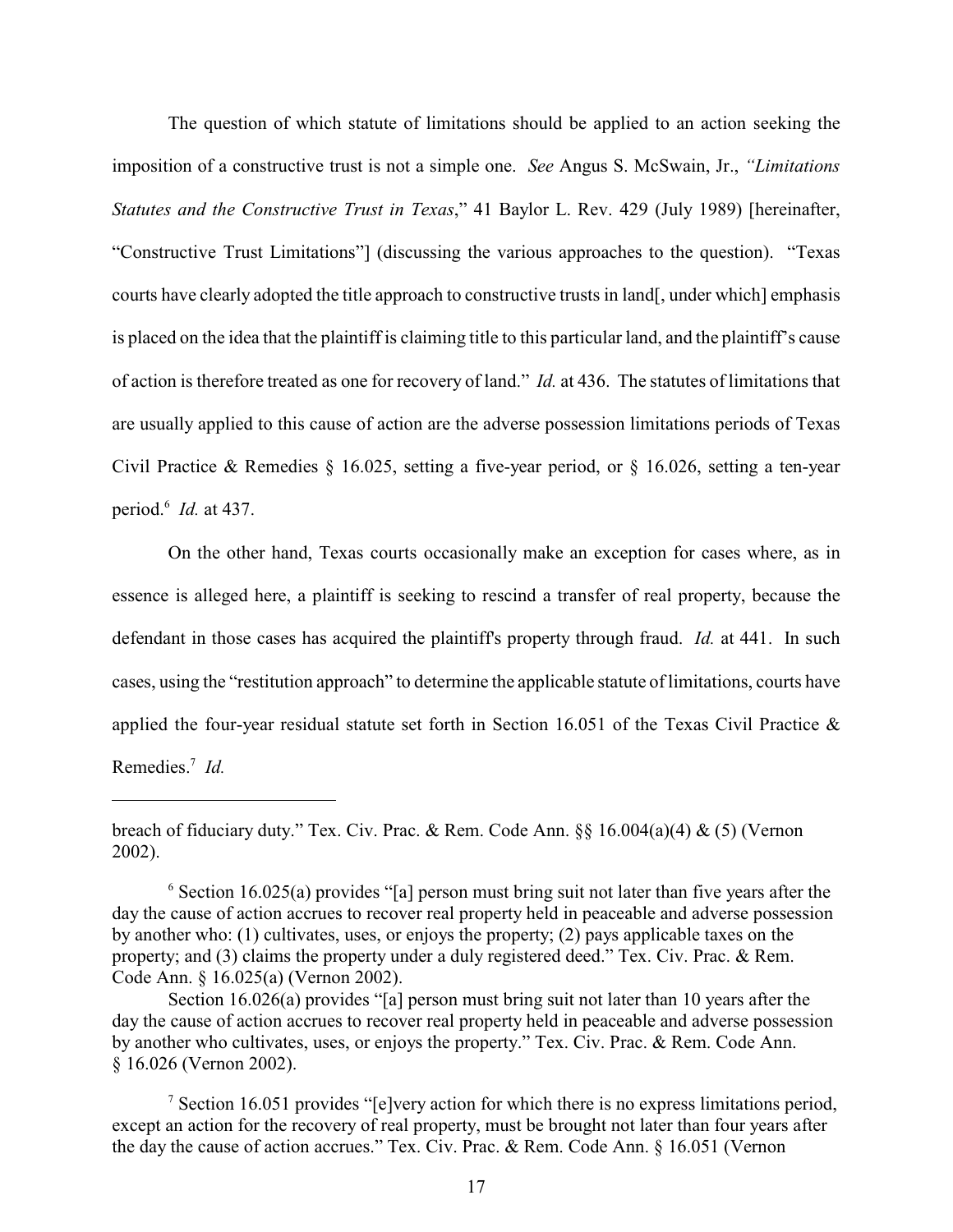Rather than directly argue that the two-year period does not apply in this case, the Plaintiff responds that the statute of limitations does not begin to run until the Debtor repudiated the trust–i.e., his promise to place her back in the position of owning her own home. She contends that that did not happen until November 16, 2007, when the Debtor filed his motions to remove her from the Home and sell it. In support, she cites *Courseview, Inc. v. Phillips Petroleum Co.*, 158 Tex. 397, 312 S.W.2d 197 (1958). Alternatively she contends that, even if limitations began to run when the Home was purchased in the Debtor's name and she executed the Gift Letter, limitations has been tolled by 11 U.S.C. § 108.<sup>8</sup> Finally, the Plaintiff also claims that she may rely on the discovery rule, but that she need not raise that exception to limitations until the Trustee asserts such an affirmative defense in an answer yet to be filed. The Trustee responds to this argument by asserting that the discovery rule does not apply because only fraudulent concealment of facts will toll the limitations period on a fraud or constructive trust claim, and/or because the deed to the Home was filed of public record and so put Plaintiff on notice of the existence of her claim.

The Court agrees that in general the Trustee's reliance in her Rule 12(b)(6) motion on the affirmative defense of limitations would be premature because she has not yet pled that defense. In the absence of an Answer asserting the defense, the Plaintiff is not required to refute it by alleging facts supporting an exception to it, whether that exception be fraudulent concealment or the discovery rule. *See Woods v. William M. Mercer, Inc.*, 769 S.W.2d 515, 518 (Tex. 1988) (referring interchangeably to fraudulent concealment and the discovery rule and noting that "[a] party seeking to avail itself of the discovery rule must therefore plead the rule, *either* in its original petition *or* in

2008).

 $\frac{8}{3}$  Section 108(c) provides that, "if applicable nonbankruptcy law . . . fixes a period for commencing or continuing a civil action in a court other than a bankruptcy court on a claim against the debtor, . . . and such period has not expired before the date of the filing of the petition, then such period does not expire until the later of . . .(1) the end of such period . . . or (2) 30 days after notice of the termination or expiration of the stay under section 362, 922, 1201, or 1301 of this title, as the case may be, with respect to such claim." 11 U.S.C. § 108(c).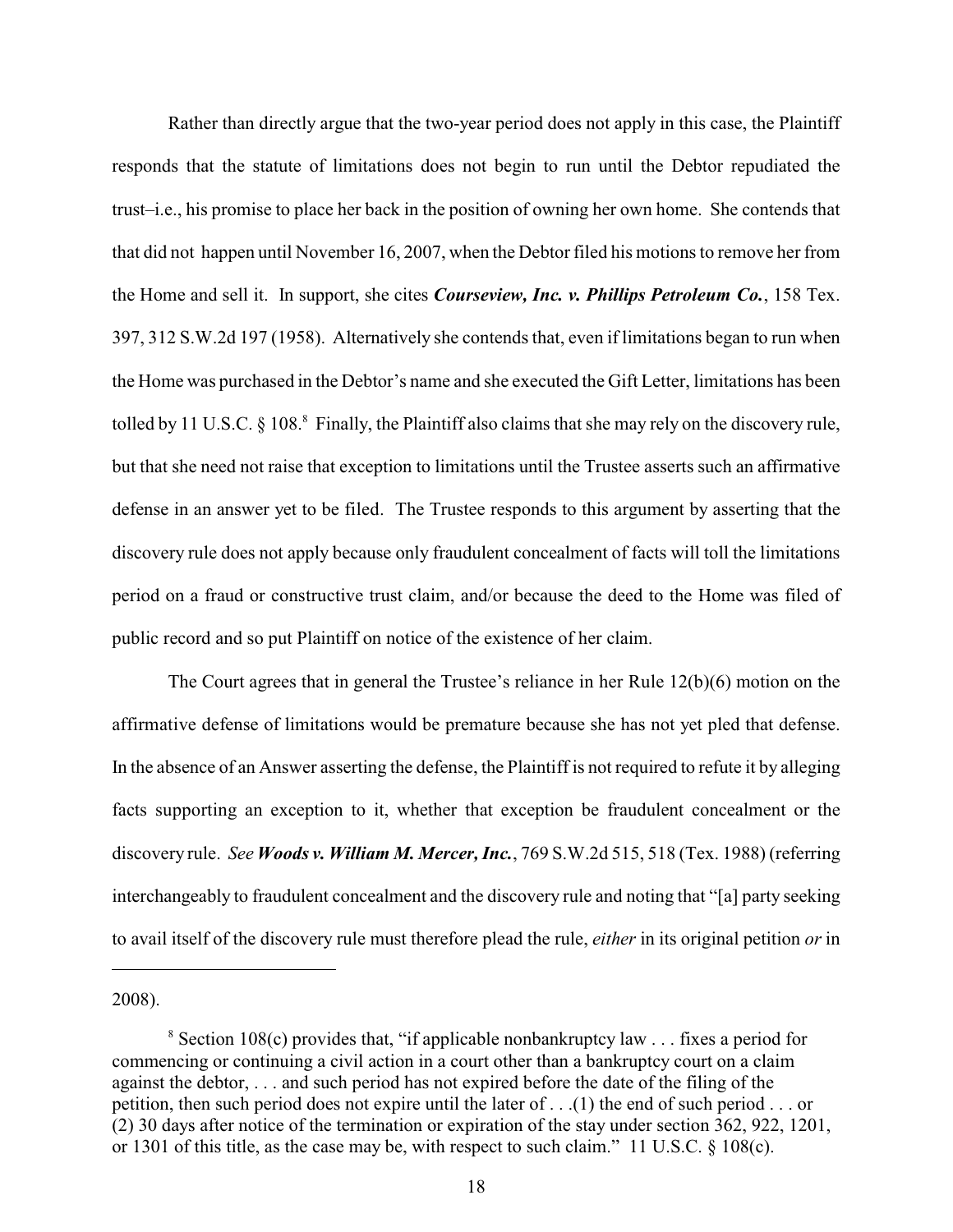an amended or supplemented petition in response to defendant's assertion of the defense as a matter in avoidance") (emphasis added). To require the Plaintiff, in order to survive a Rule  $12(b)(6)$ motion, to have alleged facts to respond to an affirmative defense that has never been pled would be patently unfair. Similarly, the Court should not be forced, at this stage of the proceedings and based only on a pleading that was filed before the issue was ever raised, to decide such a fact-driven issue as a matter of law.

The Trustee essentially responds that dismissal on these grounds is nevertheless appropriate at this point because the Plaintiff is precluded *entirely* from asserting fraudulent concealment and/or the discovery rule. In particular, the Trustee alleges in the Motion to Dismiss, and the Plaintiff in her response to this motion does not deny, that the deed transferring the Home to the Debtor, in his name alone, was filed of public record shortly after the purchase in 2001. The Trustee contends that any discovery rule or fraudulent concealment argument is therefore barred because the Plaintiff had constructive notice of the existence of her claim as of that recording.

Both "the discovery rule and fraudulent concealment are available to toll the limitations period in a constructive trust case." *Brupbacher v. Raneri,* No. Civ.A. 3:98-CV-1174, 2000 WL 665560, at \*4 (N.D. Tex. Mar. 17, 2000). Fraudulent concealment and the discovery rule are two distinct bases for tolling a statute of limitations, as explained by the Texas Supreme Court:

Accrual of a cause of action is deferred in two types of cases. In one type, those involving allegations of fraud or fraudulent concealment, accrual is deferred because a person cannot be permitted to avoid liability for his actions by deceitfully concealing wrongdoing until limitations has run. The other type, in which the discovery rule applies, comprises those cases in which "the nature of the injury incurred is inherently undiscoverable and the evidence of injury is objectively verifiable."

*S.V. v. R.V.*, 933 S.W.2d 1, 6 (Tex. 1996) (quoting *Computer Assocs. Int'l, Inc. v. Altai, Inc.*, 918 S.W.2d 453, 456 (Tex. 1994)); *cf. S & M Representatives, Inc. v. Hrga*, No. Civ.A.3:96-CV-1863-G, 1998 WL 267945, at \*3 n.4 (N.D. Tex. May 15, 1998) ("The doctrine of fraudulent concealment is, essentially, a fraud specific application of the general discovery rule.").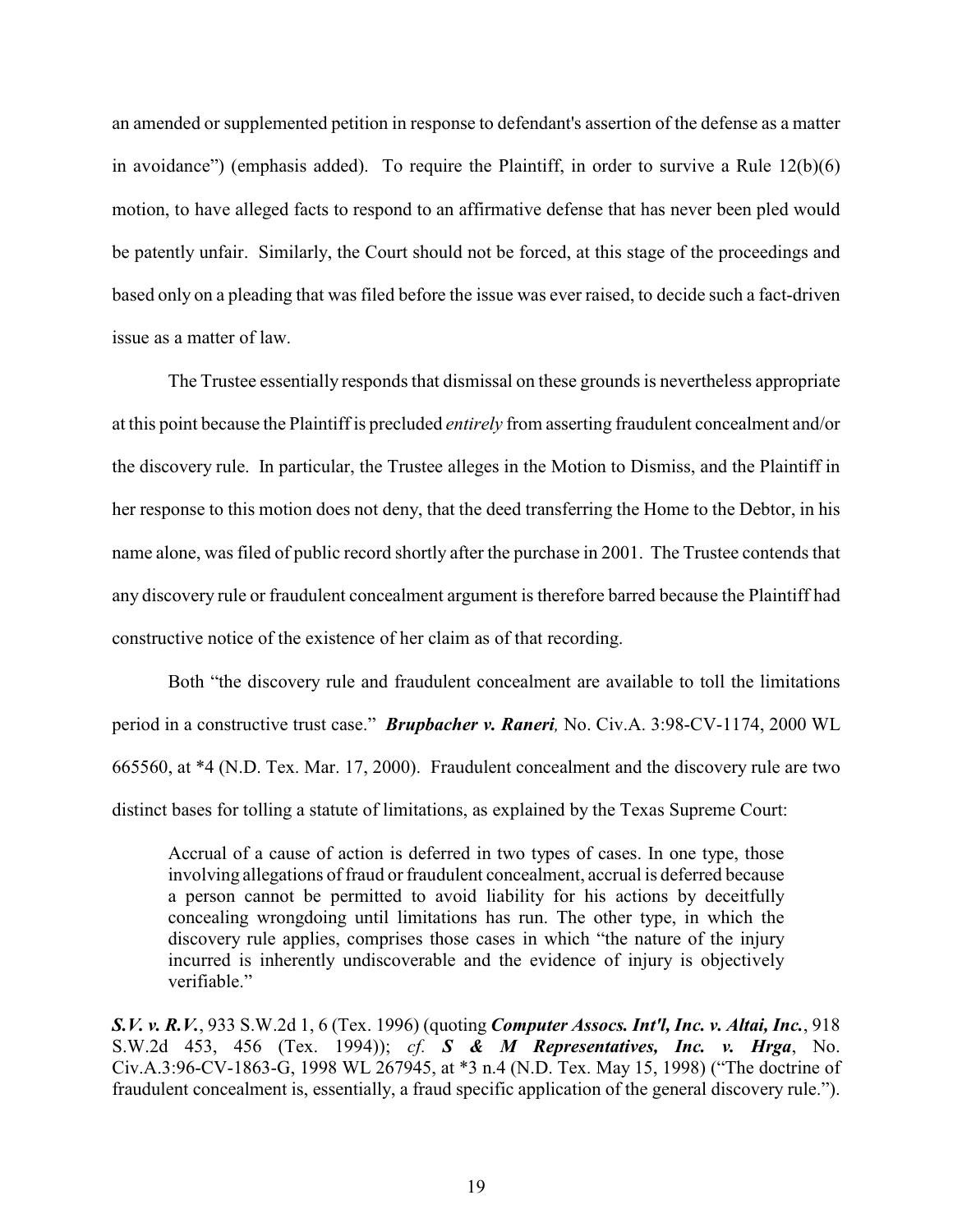"Fraudulent concealment does not trump the discovery rule, but is merely a factor to consider in determining when a plaintiff in a fiduciary relationship knew or should have known of the facts giving rise to its cause of action." *Colonial Penn Ins. Co. v. Market Planners Ins. Agency, Inc.*, 1 F.3d 374, 377 (5<sup>th</sup> Cir.1993).

The discovery rule and fraudulent concealment doctrine are both affected by the existence of a fiduciary relationship between the parties. With respect to the discovery rule, the requirement that the injury be "inherently undiscoverable" may be deemed satisfied when there is a fiduciary relationship between the plaintiff and defendant. *See S.V. v. R.V.*, 933 S.W.2d at 8 (noting that the Texas Supreme Court has "twice held a fiduciary's misconduct to be inherently undiscoverable" because "a person to whom a fiduciary duty is owed is either unable to inquire into the fiduciary's actions or unaware of the need to do so." (citing *Willis v. Maverick*, 760 S.W.2d 642, 645 (Tex. 1988) (involving attorney and client relationship)) and *Slay v. Burnett Trust*, 143 Tex. 621, 187 S.W.2d 377, 394 (Tex. 1945) (involving trustee and trust beneficiary relationship)). With respect to fraudulent concealment, limitations will only be tolled until "the time the concealed fraud is discovered or could have been discovered by reasonable diligence[, and a fiduciary] relationship is a circumstance which may be considered in determining whether the fraud might have been discovered through reasonable diligence." *Powers v. McDaniel,* 785 S.W.2d 915, 918 (Tex. App.– San Antonio 1990, writ denied).

The Plaintiff in this case did raise the issue in her Complaint of whether her relationship with the Debtor should excuse her from being charged with notice of the recorded deed. The "Restatement of Restitution defines a confidential relationship as existing ' . . . where, because of family relationship or otherwise, the transferor is in fact accustomed to be guided by the judgment or advice of the transferee or is justified in placing confidence in the belief that the transferee will act in the interest of the transferor.'" *Thigpen v. Locke*, 363 S.W.2d 247, 253 (Tex. 1963) (quoting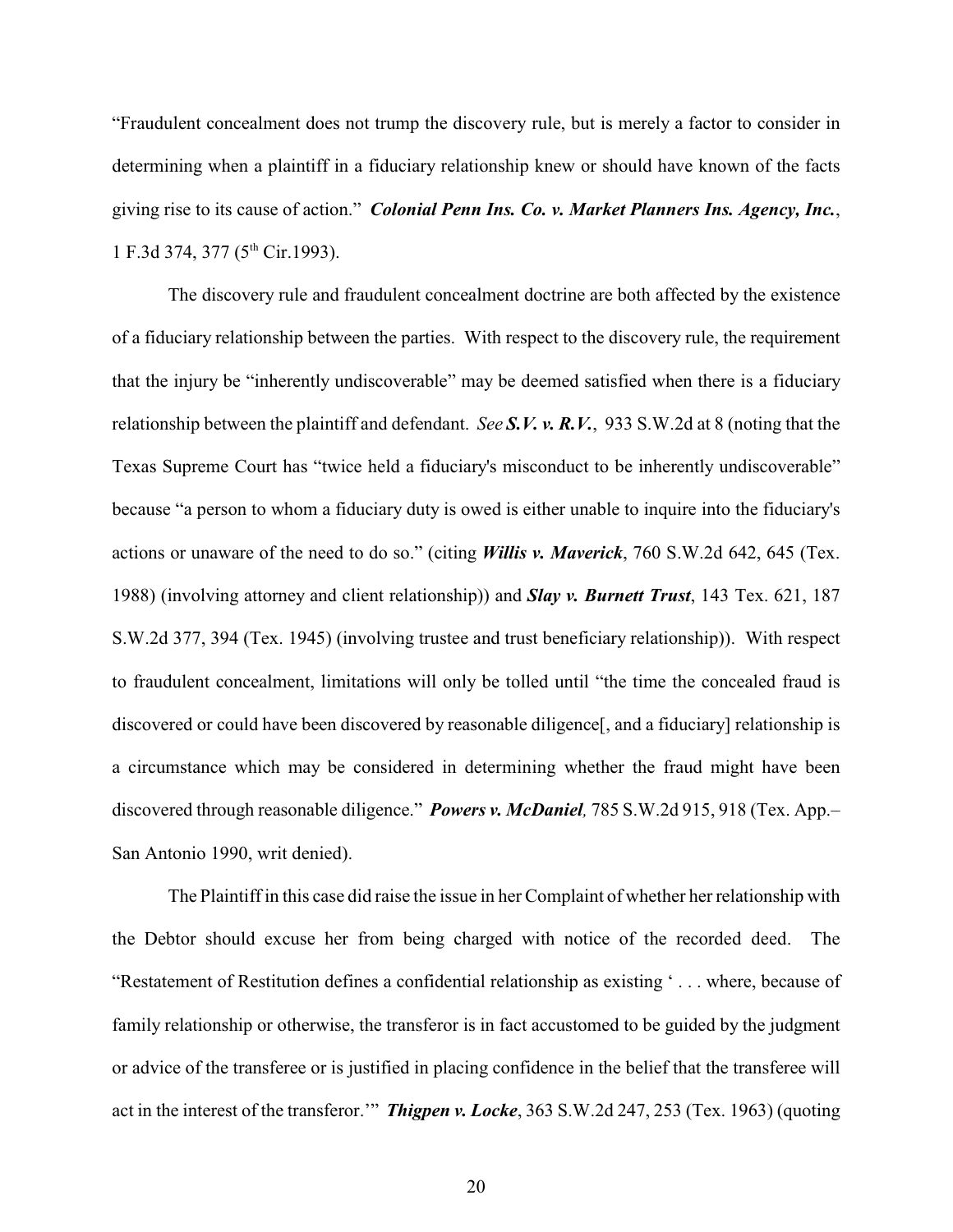Restatement of Restitution § 182 cmt. c. (1937)). The Texas Supreme Court has "recognized that confidential relationships may arise not only from the technical fiduciary relationships such as attorney-client, trustee-cestui que trust, partner and partner, etc.–which as a matter of law are relationships of trust and confidence–but may arise informally from 'moral, social, domestic or purely personal' relationships" and their existence "is to be determined from the actualities of the relationship between the persons involved." *Thigpen*, 363 S.W.2d at 253 (citing *Mills v. Gray*, 147 Tex. 33, 210 S.W.2d 985 (1948), *Fitz-Gerald v. Hull*, 150 Tex. 39, 237 S.W.2d 256 (1951), and 54 Am.Jur.2d *Trusts* § 225 (2008)).

Thus, the recording of a deed does not appear to conclusively preclude a discovery rule or fraudulent concealment exception to a statute of limitations defense under Texas law where a plaintiff establishes a fiduciary or confidential relationship between the parties that prevented her from discovering the cause of action. *See generally Powers*, 785 S.W.2d at 918 (where, notwithstanding the recording of the deed in plaintiff's son's name and not in her name, the court examined other facts relevant to fraudulent concealment, including whether plaintiff adequately pled and/or proved a fiduciary relationship with her son); *Gaynier v. Ginsberg*, 715 S.W.2d 749, 756 (Tex. App.–Dallas 1986, writ ref'd n.r.e.) ("[A]s to the fiduciary or fraudfeasor and non-bona fide purchasers under him, we hold that the recording of documents obtained through breach of fiduciary duty or fraud does not, alone, serve as notice to the beneficiary or defrauded person of the breach or fraud.").

The Court finds the Plaintiff's pleading sufficient at this point to refute the Trustee's argument that the recorded deed establishes conclusively that the Plaintiff had notice of her claim at the time it was recorded so that any contention that the statute of limitations should be tolled is barred.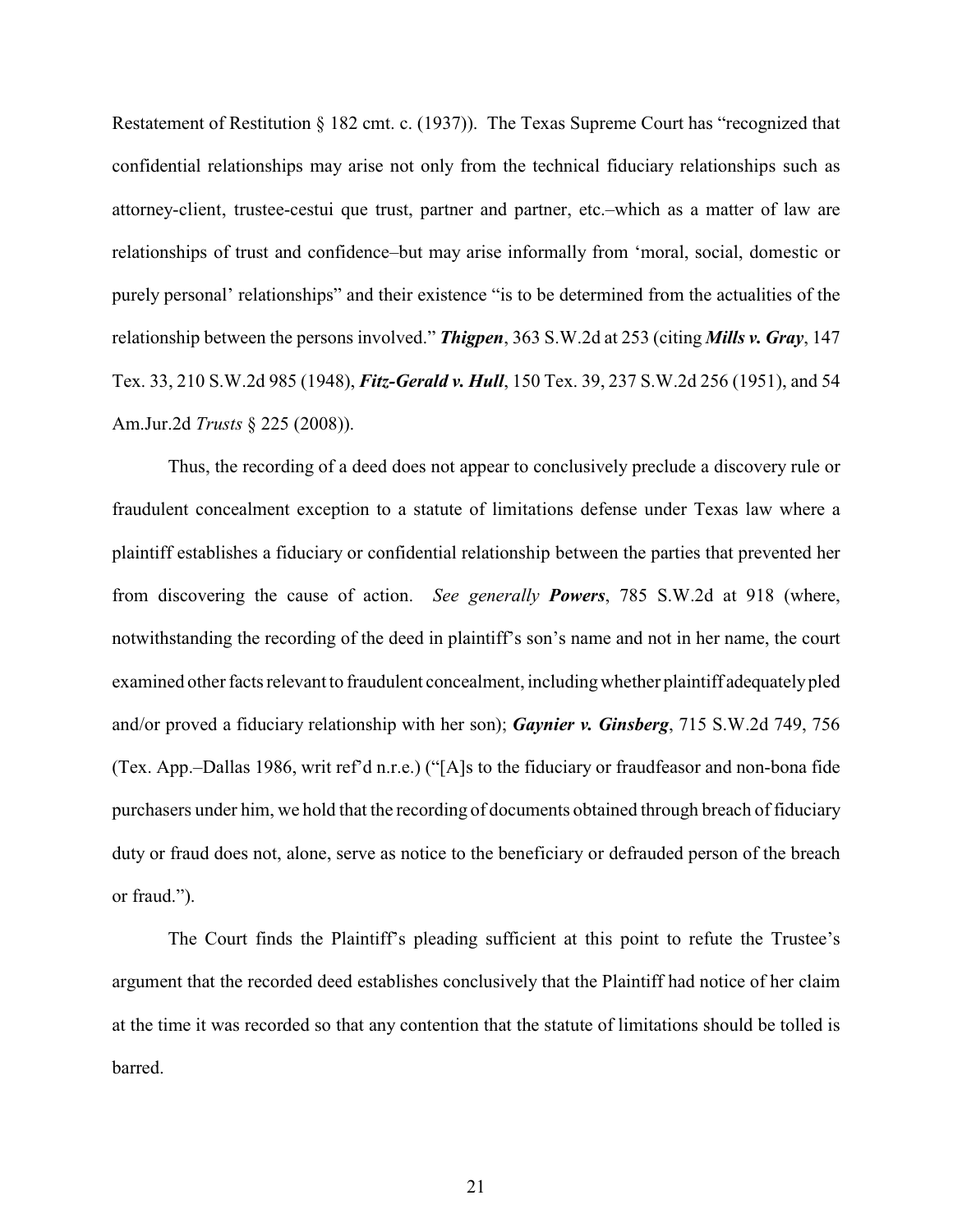In the alternative, the Court finds that it need not decide whether the discovery rule or fraudulent concealment has been sufficiently pled at this point, because it finds that the Plaintiff need not rely on those exceptions to the Trustee's statute of limitations defense. The Court finds the two-year statute of limitations does not apply to this cause of action.

The Trustee's only authority for the application of a two-year period is *Mowbray*, which was an action based on unjust enrichment for restitution of personal property (insurance proceeds) by imposition of a constructive trust. *See Mowbray v. Avery*, 76 S.W.3d 663, 691 (Tex.App.–Corpus Christi 2002, pet. struck and pet. denied). The *Mowbray* court did not need to, and did not, decide whether a two-year or a four-year limitations period applied. Rather, it merely commented that a two-year period applied to claims for unjust enrichment. *Id.* at 691 n.47 (citing *HECI Exploration Co. v. Neel*, 982 S.W.2d 881, 885 (Tex. 1998)). The claim challenged on statute of limitation grounds in *HECI* was one to recover personal property (money) from the defendant based on its alleged unjust enrichment. *Id.* Later, the Texas Supreme Court clarified the situation by stating that the statutory basis for the two-year statute of limitations applicable to the unjust enrichment claim in *HECI* and other cases is limited to actions involving personal property and does not apply to those involving real estate. *Elledge v. Friberg-Cooper Water Supply Corp.*, 240 S.W.3d 869, 870 (Tex. 2007). $9$  Because the Plaintiff's constructive trust action based on unjust enrichment involves real and not personal property, this Court finds that *HECI*'s and *Mowbray*'s references to a two-year

Specifically, citing *HECI* and *Wagner & Brown, Ltd. v. Horwood*, 58 S.W.3d 732, 737 <sup>9</sup> (Tex. 2001), the Texas Supreme Court in *Elledge* explained that it had "twice indicated that unjust enrichment claims fall under [Texas Civil Practice & Remedies Code] section 16.003," and stated its rationale as based on "the two-year statute's reference to actions for 'taking or detaining the *personal property* of another.'" *Elledge*, 240 S.W.3d at 870 (emphasis added). In doing so, the Court distinguished the unjust enrichment claims it addressed from those governed by section 16.004(a)(3), declaring that "[t]he most logical reading of sections 16.003 and 16.004 is to treat 'debt' actions under section 16.004 as breach-of-contract actions." *Id.*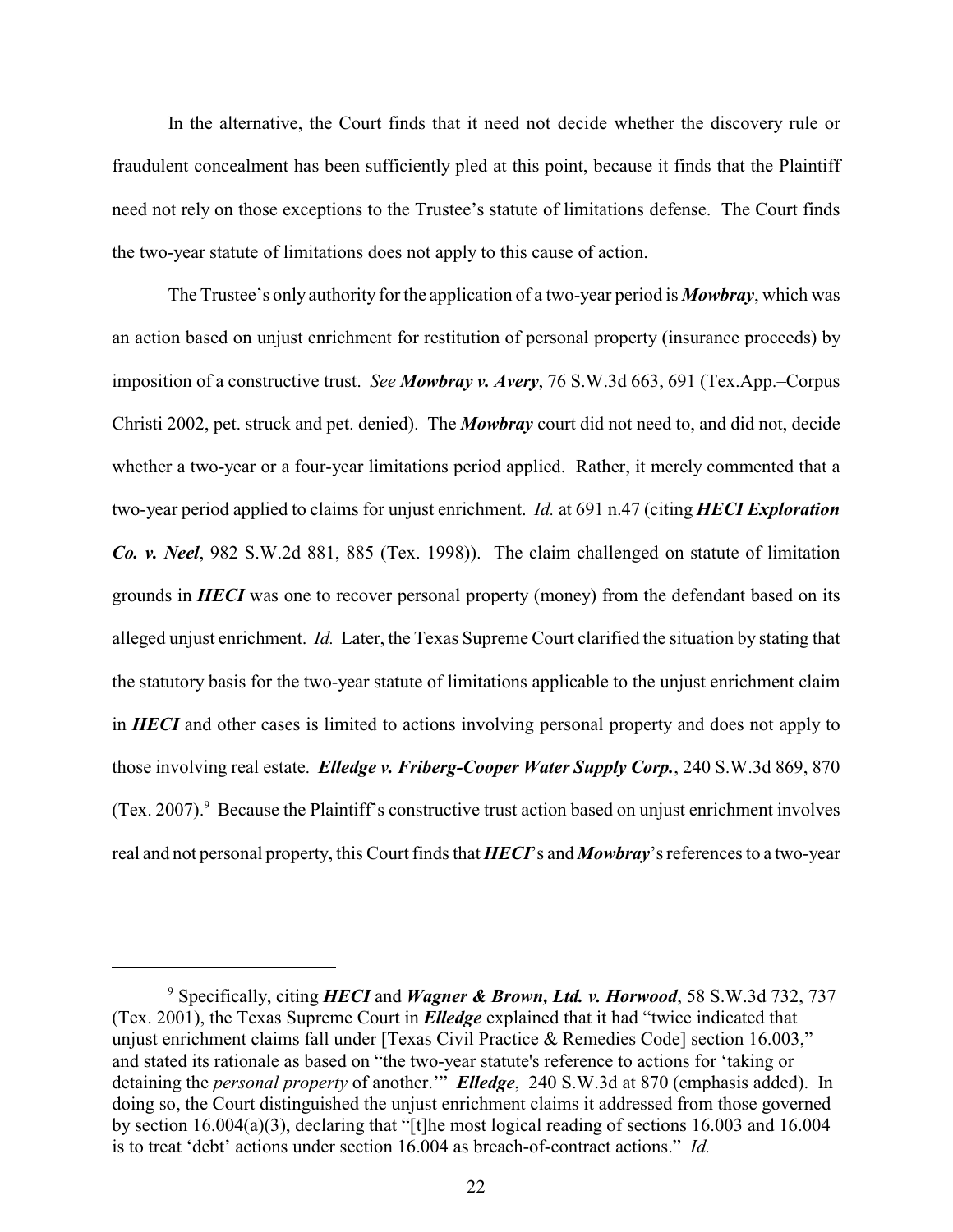statute of limitations period are limited to personal property claims and are therefore distinguishable from this case.

This Court therefore concludes that either the four-year limitations period of Texas Civil Practice & Remedies Code § 16.004(a)(4) or (5), which apply to, respectively, fraud and breach of fiduciary duty, or the five- or ten-year limitations periods of Texas Civil Practice & Remedies Code §§ 16.025(a) and 16.026(a), which apply to real property actions, should govern in this case. Because none of those limitations periods had expired as of the filing of the Debtor's bankruptcy case, the Court also finds that § 108(c) operates to toll the statute of limitations in this case.

Based on the foregoing, the Court finds that the Trustee's Motion to Dismiss the Complaint with respect to the Plaintiff's cause of action for imposition of a constructive trust should be denied in its entirety.

## DECLARATORY JUDGMENT OF HOMESTEAD INTEREST AND FOR RECOVERY OF THE VALUE OF THAT INTEREST

Finally, for her third cause of action for a declaratory judgment of her homestead interest and for valuation of that interest, the Plaintiff must show that (1) the property is her homestead, (2) that homestead interest is a real property interest subject to valuation, and (3) the value of that interest.

Preliminarily, one of the Trustee's contentions is the Plaintiff cannot establish a homestead interest in the Home under Texas law because she had lost any "possessory interest" in the Home that she might ever have had by failing to pay the mortgage and by continuing to be unable to pay it. Regardless of the merits of this argument, the Trustee relies on a number of facts not alleged in the Complaint or otherwise able to be considered by the Court on a Rule 12(b)(6) motion to dismiss. The Court therefore rejects this argument without prejudice.

In addition, the Trustee alleges that the Complaint fails on its face to state a cause of action because, first, under the Bankruptcy Code, property of the estate includes all interests of not only the debtor, but also of the debtor's spouse in "community property as of the commencement of the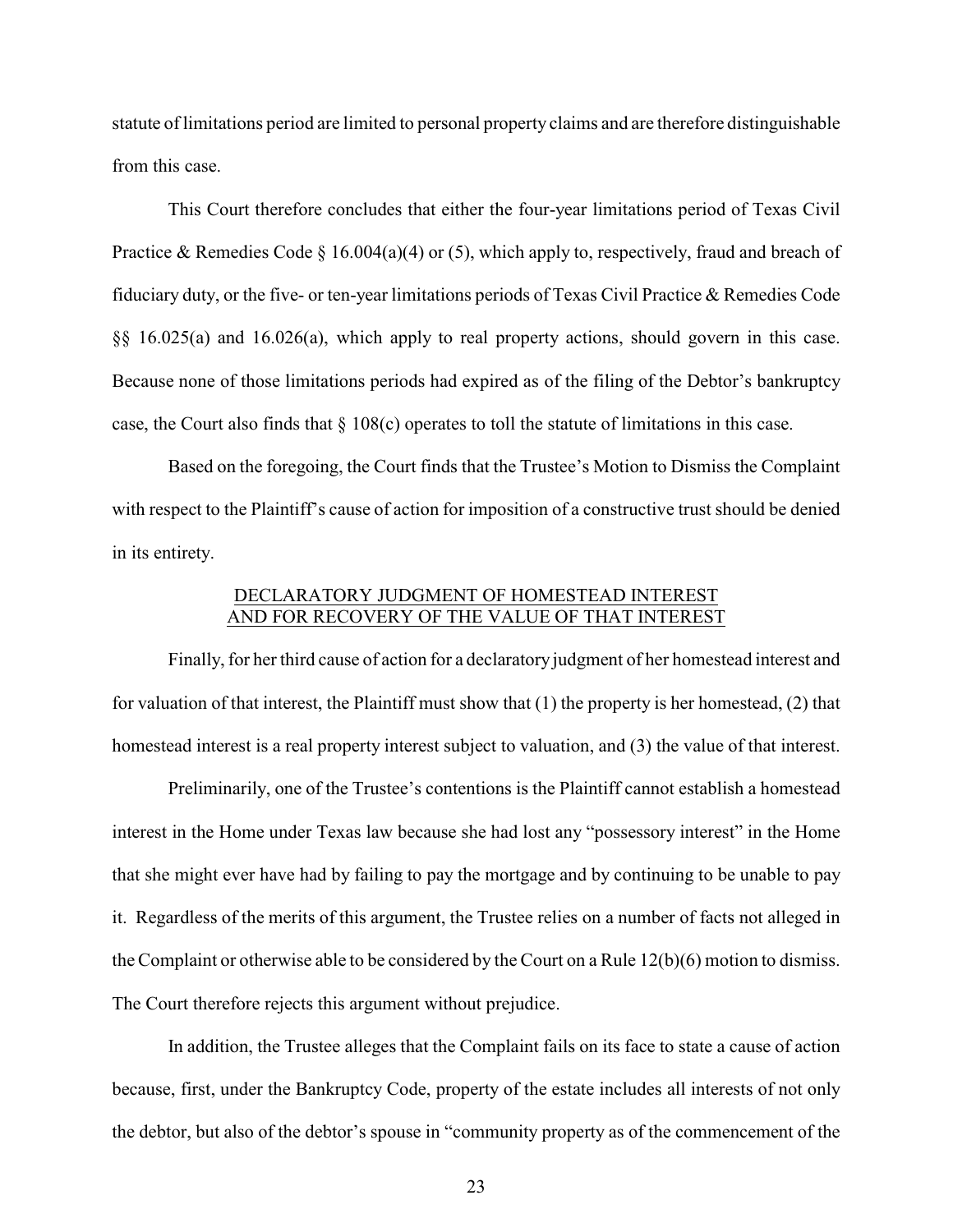case that is . . . under the sole, equal or joint management of the debtor." 11 U.S.C.  $\S$  541(a)(2). Therefore, the Trustee argues, the Plaintiff must show that the Home was her *separate property* in order for it (and its proceeds) not be to property of this bankruptcy estate.

The Court finds that this argument begs the question in this case, inasmuch as it is a homestead *interest* that the Plaintiff asserts in this cause of action (unlike her first cause of action, discussed above), not a claim that the Home itself is her property–i.e., not an ownership claim to the Home. The Fifth Circuit Court of Appeals, relying on Texas courts' interpretation of a state law homestead interest, recently noted this distinction:

Under Texas law, "[t]he homestead interest is a legal interest created by the constitution that provides prophylactic protection from all but [a few] types of constitutionally permitted liens against homesteads. This interest . . . gives protective legal security rather than vested economic rights." *Heggen v. Pemelton*, 836 S.W.2d 145, 148 (Tex. 1992). Although the Texas Supreme Court referred to the homestead interest as a "legal interest" in *Heggen*, we must look beyond that label and consider the substance of the right conferred by state law. *See* [*United States v.*] *Craft*, 535 U.S. [274, 279 (2002)]. . ..

Unlike a homestead interest, title and equity both constitute vested economic interests in the homestead property . . ..

*In re Rogers*, 513 F.3d 212, 224 (5<sup>th</sup> Cir. 2008).

Plaintiff's claim to a homestead interest in the Home is thus distinguishable from a claim that she has title to the property or some other ownership interest. Nothing in the Bankruptcy Code–§ 541(a)(2), § 363, § 726, or elsewhere–expressly addresses whether she is entitled to compensation for such an interest in the Home despite its being property of the estate.<sup>10</sup>

Next the Trustee contends that the absence of any provision of the Bankruptcy Code allowing a non-filing spouse to claim an exemption in property of the estate means that the Plaintiff

 $10$  The Plaintiff's claim that she has a homestead interest in the Home for which she is entitled to be compensated is important only if it is assumed (or determined) that she has no ownership interest in the Home–i.e., that it is the Debtor's separate property or community property, and therefore property of the estate. If it is determined to be her separate property it would not be property of the estate subject to the Trustee's right to sell under 11 U.S.C. § 363, and whether or not she also had a homestead interest in the property would not be material.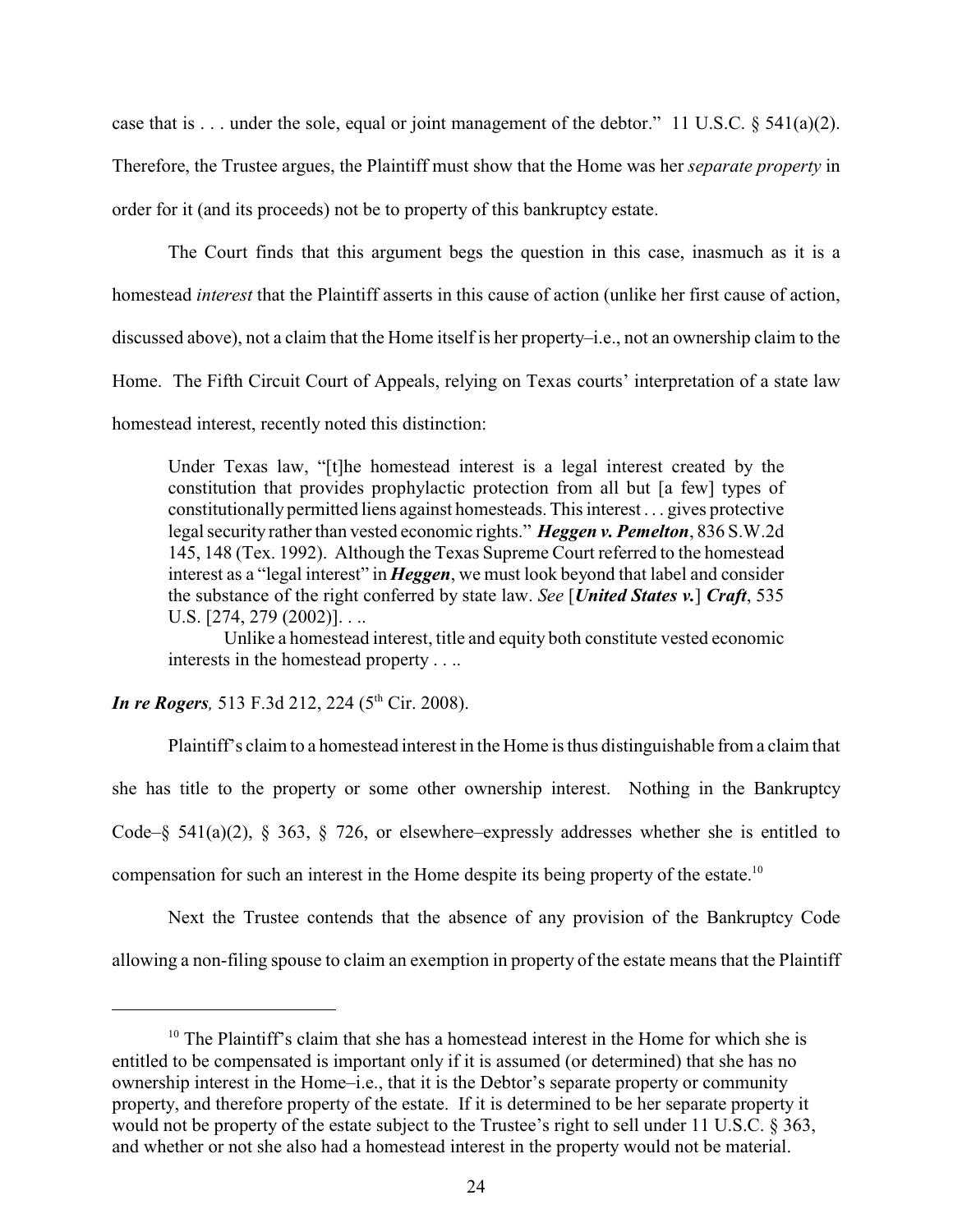cannot claim a homestead interest in the Home in this case. She is bound, the Trustee claims, by the Debtor's choice of exemptions which did not include the Home.

The Plaintiff responds that her interest in the Home is "[u]nder Texas law, . . . an estate in property" that is "similar to a life estate in property." This interest, she argues, is in essence a property interest that cannot (or should not) be unilaterally divested by the Debtor's failure to claim the Home as exempt. In support she cites only authority for the general proposition that bankruptcy courts look to state law to determine property rights (*Butner v. United States*, 440 U.S. 48 (1979)), and cites Texas case law regarding the nature of the interest she claims in the Home.

The Court finds a case on which the Trustee relies to be on point and persuasive. *See H.D. Smith Wholesale Drug Co., Plaintiff v. Michael Ray McCombs, W. Steve Smith, in his capacity as Trustee for Michael Ray McCombs, Alicia Atkinson McCombs, and Internal Revenue Serv*.(*In re McCombs*), Bankruptcy No. 06-35891, Adversary No. 07-3043, 2007 WL 4411909 (Bankr. S.D. Tex. Dec. 17, 2007). In *McCombs*, the bankruptcy court addressed the claim of a non-filing spouse to a Texas homestead exemption that was in excess of what the Debtor was permitted under the Bankruptcy Code to claim in the property. The Court, after considering arguments similar to the Plaintiff's here, held that "the [Bankruptcy] Code does not recognize [the non-debtor wife's] claim to a homestead exemption separate and distinct from the Debtor." *Id.* at \*8. This Court agrees and, for the reasons stated in *McCombs* and the cases cited therein, finds that the Plaintiff's claim based on her assertion of a state law homestead interest in the Home should be dismissed under Rule 12(b)(6) as barred as a matter of law by the Bankruptcy Code.

### **CONCLUSION**

Based on the foregoing, the Court finds that the Trustee's Motion to Dismiss should be granted in part and denied in part.